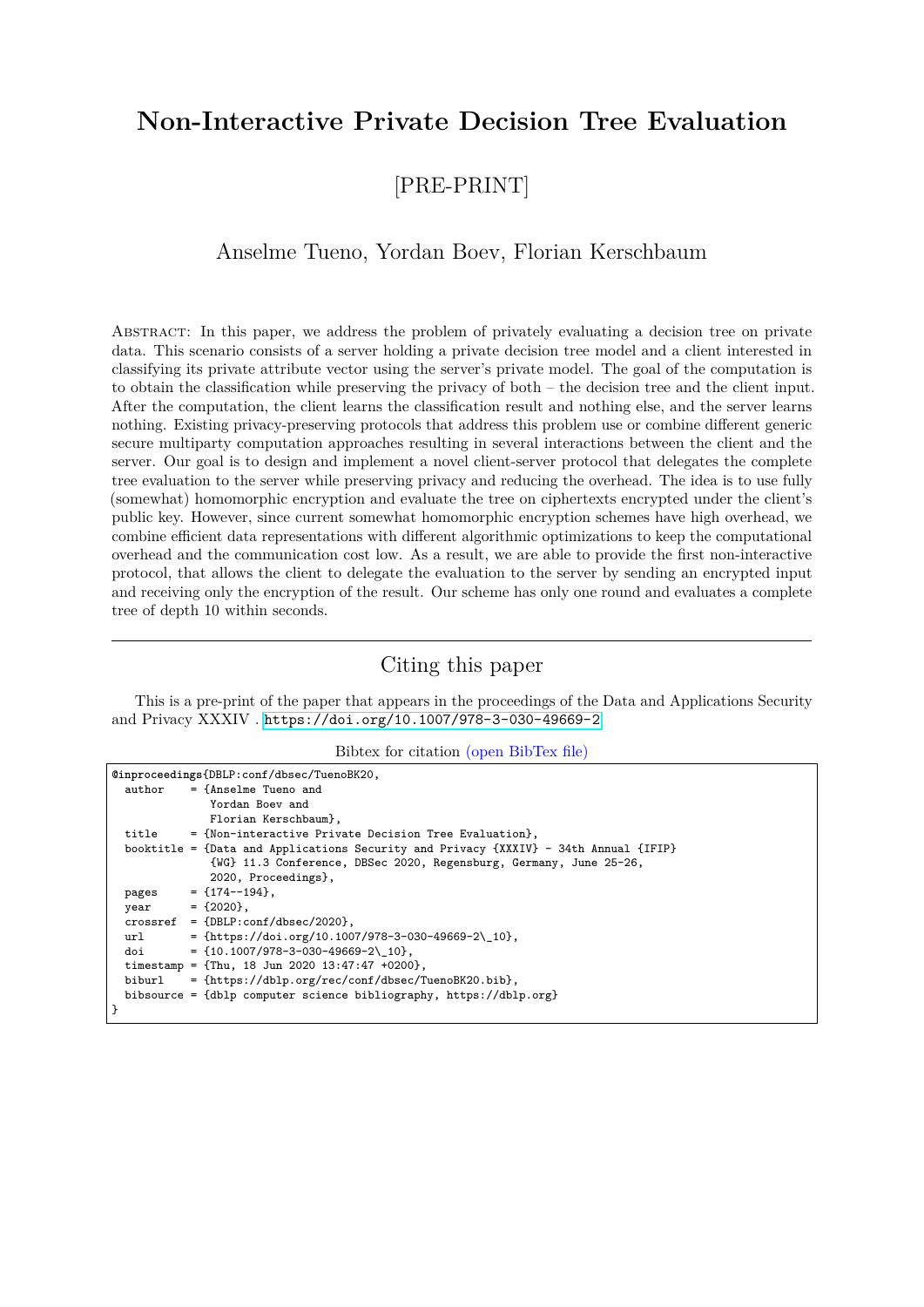# Non-Interactive Private Decision Tree Evaluation

Anselme Tueno<sup>1( $\boxtimes$ )</sup>, Yordan Boev<sup>1</sup>, and Florian Kerschbaum<sup>2</sup>

<sup>1</sup> SAP Security Research, Karlsruhe, Germany anselme.kemgne.tueno@sap.com <sup>2</sup> University of Waterloo, Canada

Abstract In this paper, we address the problem of privately evaluating a decision tree on private data. This scenario consists of a server holding a private decision tree model and a client interested in classifying its private attribute vector using the server's private model. The goal of the computation is to obtain the classification while preserving the privacy of both – the decision tree and the client input. After the computation, the client learns the classification result and nothing else, and the server learns nothing. Existing privacy-preserving protocols that address this problem use or combine different generic secure multiparty computation approaches resulting in several interactions between the client and the server. Our goal is to design and implement a novel client-server protocol that delegates the complete tree evaluation to the server while preserving privacy and reducing the overhead. The idea is to use fully (somewhat) homomorphic encryption and evaluate the tree on ciphertexts encrypted under the client's public key. However, since current somewhat homomorphic encryption schemes have high overhead, we combine efficient data representations with different algorithmic optimizations to keep the computational overhead and the communication cost low. As a result, we are able to provide the first non-interactive protocol, that allows the client to delegate the evaluation to the server by sending an encrypted input and receiving only the encryption of the result. Our scheme has only one round and evaluates a complete tree of depth 10 within seconds.

Keywords: Machine Learning, Private Decision Tree Evaluation, Secure Multiparty Computation, Fully/Somewhat Homomorphic Encryption

# 1 Introduction

Machine learning (ML) classifiers are valuable tools in many areas such as healthcare, finance, spam filtering, intrusion detection, remote diagnosis, etc. [37]. To perform their task, these classifiers often require access to personal sensitive data such as medical or financial records. Therefore, it is crucial to investigate technologies that preserve the privacy of the data, while benefiting from the advantages of ML. On the one hand, the ML model itself may contain sensitive data. On the other hand, the model may have been built on sensitive data. It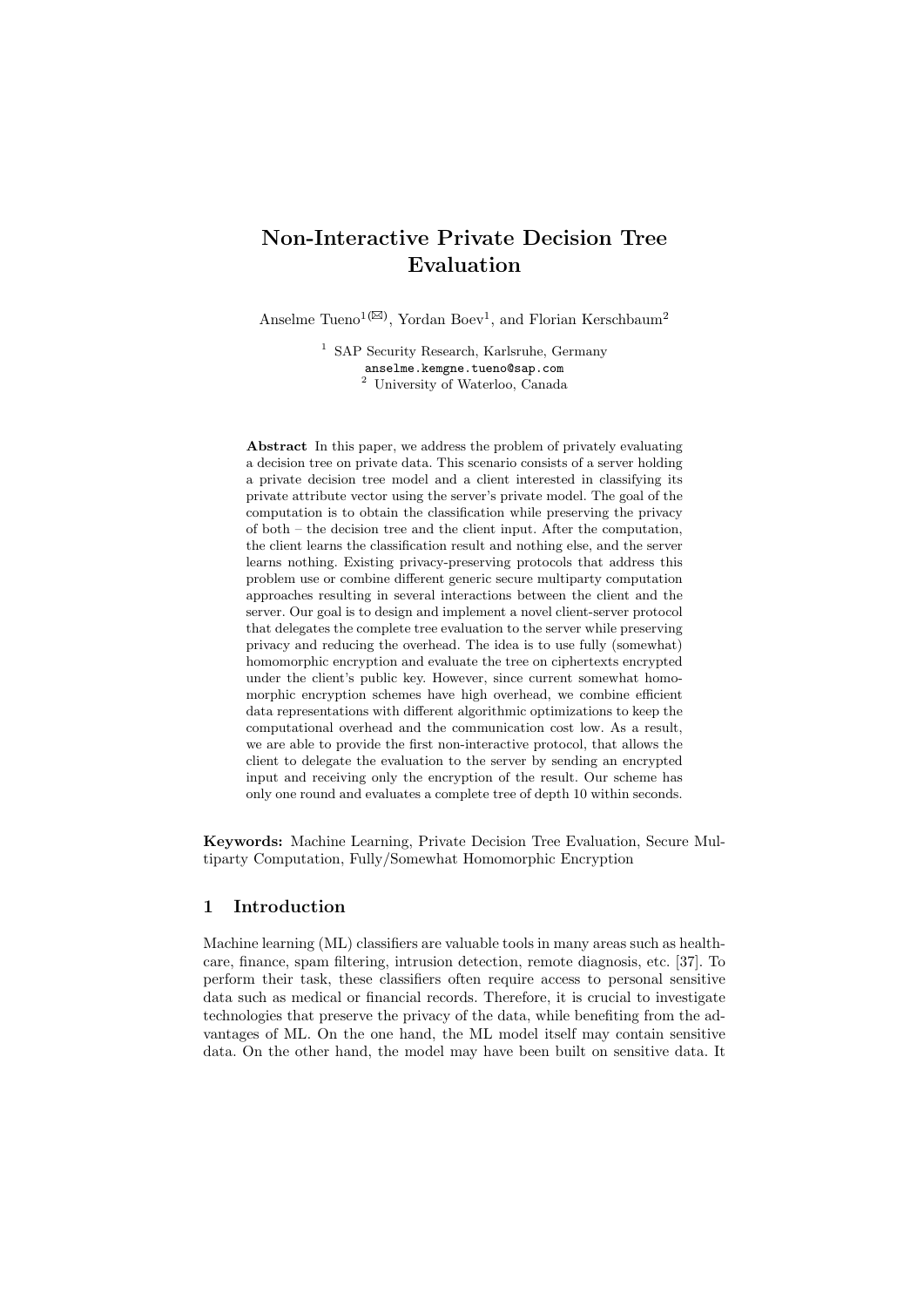is known that white-box and sometimes even black-box access to a ML model allows so-called model inversion attacks [18, 33, 39], which can compromise the privacy of the training data. As a result, making the ML model public could violate the privacy of the training data.

In this paper, we therefore address the problem of private decision tree evaluation (PDTE) on private data. This scenario consists of a server holding a private decision tree model and a client wanting to classify its private attribute vector using the server's private model. The goal of the computation is to obtain the classification while preserving the privacy of both – the decision tree and the client input. After the computation, the classification result is revealed only to the client, and beyond that, nothing further is revealed. The problem can be solved using any generic secure multiparty computation.

Generic secure multiparty computation [16,20] can implement PDTE. There exist frameworks such as ObliVM [27] or CBMC-GC [17], HyCC [8] that are able to automate the transformation of the plaintext decision tree program, written in a high level programming language, into oblivious programs suitable for secure computation. Their straightforward application to decision tree programs does certainly improve performance. However, the size of the resulting oblivious program is still proportional to the size of the tree. As a result generic solution are in general inefficient, in particular when the size of the tree is large.

Specialized protocols [2, 4, 7, 23, 24, 32, 34, 38] exploit the domain knowledge of the problem at hand and make use of generic techniques only where it is necessary, resulting in more efficient solutions. Existing protocols for PDTE have several rounds requiring several interactions between the client and the server. Moreover, the communication cost depends on the size of the decision tree, while only a single classification is required by the client. Finally, they also require computational power from the client that depends on the size of the tree.

Our goal is to design and implement a novel client-server protocol that delegates the complete tree evaluation to the server while preserving privacy and keeping the performance acceptable. The idea is to use fully or somewhat homomorphic encryption (FHE/SHE) and evaluate the tree on ciphertexts encrypted under the client's public key. As a result, no intermediate or final computational result is revealed to the evaluating server. However, since current SHE/FHE schemes have high overhead, we combine efficient data representations with different algorithmic optimizations to keep the computational overhead and the communication cost low. At the end, the computational overhead might still be higher than in existing protocols, however the computation task can be parallelized resulting in a reduced computation time. As a result, we are able to provide the first non-interactive protocol, that allows the client to delegate the evaluation to the server by sending an encrypted input and receiving only the encryption of the result. Finally, existing approaches are secure in the semi-honest model (i.e., parties follow the protocol) and can be made *one-sided simulatable* using techniques that may double the computation and communication costs. A one-sided simulatable protocol forces the client to behave semi-honestly and guarantees that a malicious server learns nothing [22]. Our approach is one-sided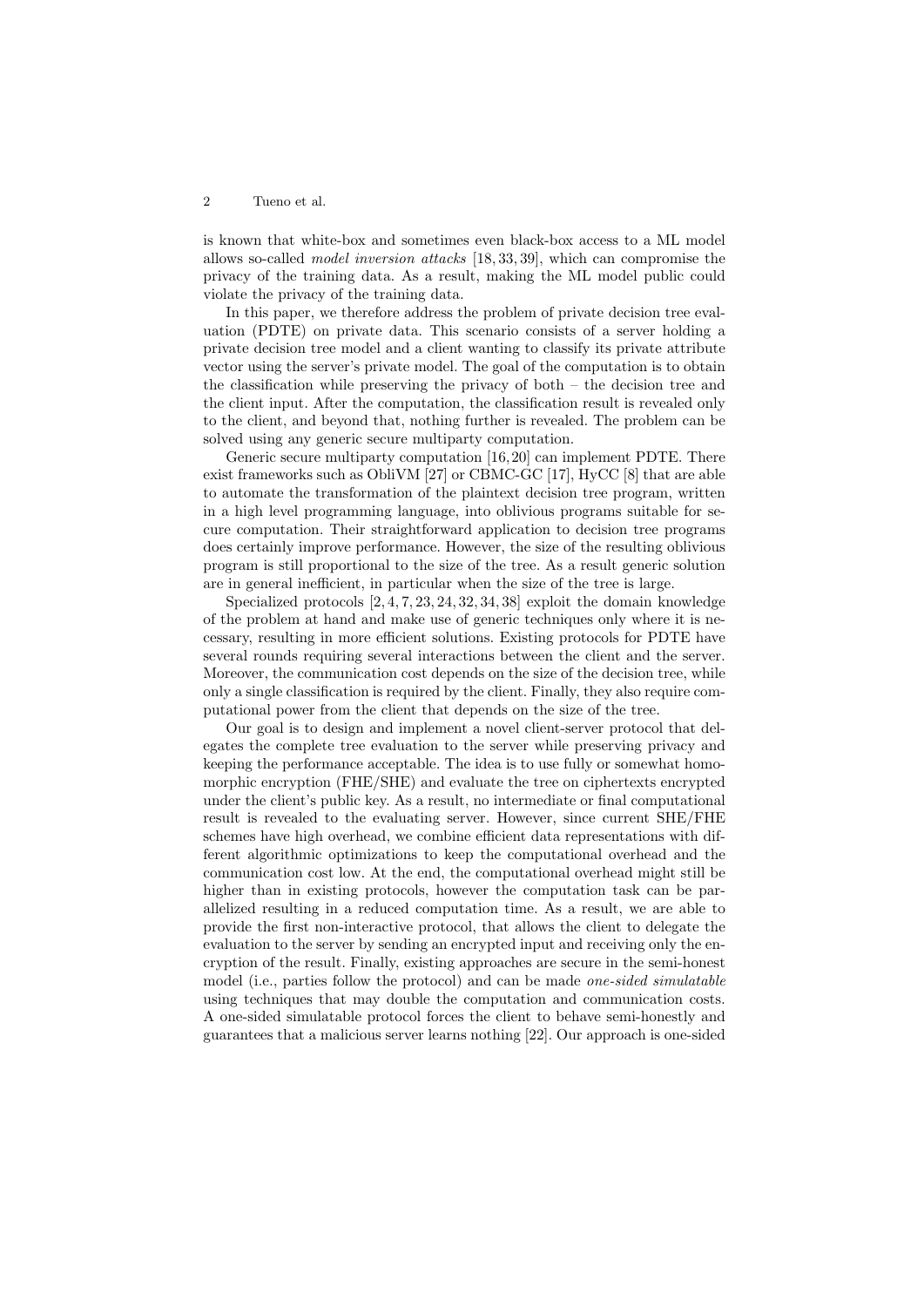simulatable by default, as the client does no more than encrypting its input and decrypting the final result of the computation (simulating the client is straightforward), while the server evaluates on ciphertexts encrypted with a semantically secure encryption under the client's public key.

Concrete motivation of our approach are machine learning settings (with applications in areas such as healthcare, finance etc.) where the server is computationally powerful, the client is computationally weak and the network connection is not very fast. Our contributions are as follows:

- We propose a non-interactive protocol for PDTE. Our scheme allows the client to delegate the evaluation to the server by sending an encrypted input and receiving only the encryption of the result.
- We propose PDT-BIN which is an instantiation of the main protocol with binary representation of the input. We combine efficient data representations with different algorithmic optimizations to keep the computational overhead and the communication cost low.
- Finally, we implement and benchmark using HElib [21] and TFHE [11].

The remainder of the paper is structured as follows. We review preliminaries in Section 2 before defining correctness and security of our protocol in Section 3. The basic construction itself is described in Section 4. In Section 5, we describe implementation and optimization using a binary representation. We discuss implementation and evaluation details in Section 6. We review related work in Section 7 before concluding our work in Section 8. Due to space constraints, we discuss further details in the appendix.

## 2 Preliminaries

For ease of exposition, we abstract away the mathematical technicalities behind HE and refer to the literature [1, 5, 10, 19, 31]. We start with the notation.

**Notation.** In this paper,  $\mu$  denotes the bit length of attribute values,  $n$  denotes the dimension of the attribute vector,  $m$  denotes the number of decision nodes, d denotes the depth of the decision tree.

Homomorphic Encryption. We focus on (lattice-based) homomorphic encryption (HE) schemes that allow many chained additions and multiplications to be computed on plaintext. In these schemes, the plaintext space is usually a ring  $\mathbb{Z}_q[X]/(X^N + 1)$ , where q is prime and N might be a power of 2.

A HE consists of the usual algorithms for key generation  $(\mathsf{pk}, \mathsf{sk}) \leftarrow \mathsf{KGen}(\lambda)$ , encryption  $Enc(\mathsf{pk}, \mathsf{m})$  (we denote  $Enc(\mathsf{pk}, \mathsf{m})$  by  $[\![\mathsf{m}]\!]$ ), decryption  $Dec(\mathsf{sk}, \mathsf{c})$ . HE has an additional evaluation algorithm  $\textsf{Eval}(\textsf{pk}, f, \textsf{c}_1, \ldots, \textsf{c}_n)$  that takes pk, an nary function f and ciphertexts  $c_1, \ldots, c_n$ . It outputs a ciphertext c such that if  $c_i =$  $\llbracket m_i \rrbracket$  then it holds: Dec(sk, Eval(f,  $\llbracket m_1 \rrbracket$ ,...,  $\llbracket m_n \rrbracket$ )) = Dec(sk,  $\llbracket f(m_1, \ldots, m_n) \rrbracket$ ). We require HE to be IND-CPA secure.

The encryption algorithm Enc adds 'noise' to the ciphertext which increases during homomorphic evaluation. While addition of ciphertexts increases the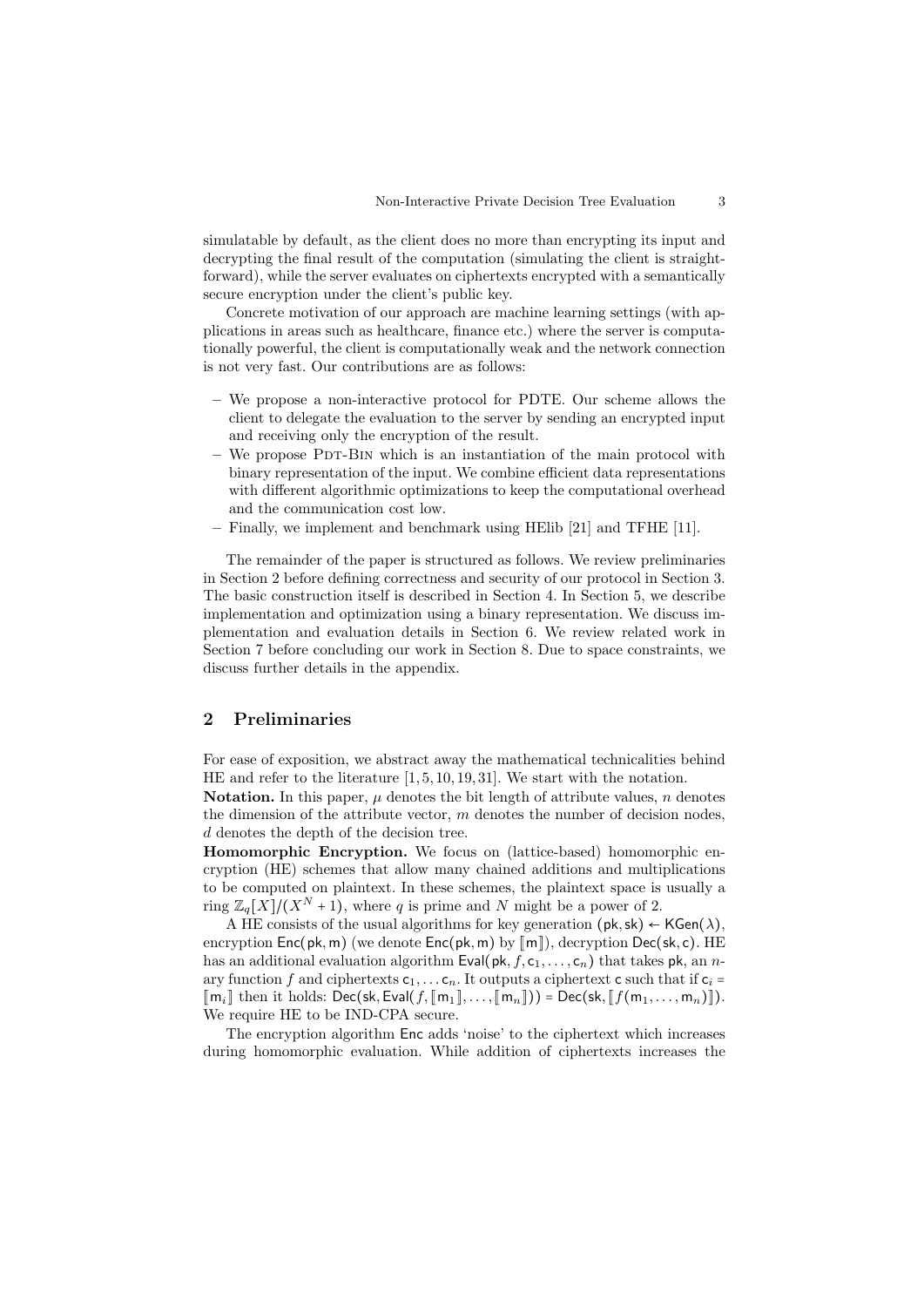noise slightly, the multiplication increases it significantly [5]. If the noise becomes too large then correct decryption is no longer possible. To prevent this from happening, one can either keep the circuit's depth of the function  $f$  low enough or use bootstrapping procedure which reduces the noise in a ciphertext, i.e., fully HE (FHE). In this paper, we will consider both bootstrapping and the possibility of keeping the circuit's depth low by designing our PDTE using so-called leveled FHE. A leveled FHE has an extra parameter L such that the scheme can evaluate all circuits of depth at most  $L$  without bootstrapping.

Homomorphic Operations. We assume a BGV type HE scheme [5]. Plaintexts can be encrypted using an integer representation (an integer  $x_i$  is encrypted as  $[x_i]$ ) or a binary representation (each bit of the bit representation  $x_i^b = x_{i\mu} \dots x_{i1}$ is encrypted). We describe below HE operations in the binary representation (i.e., arithmetic operations mod 2). They work similarly in the integer representation.

The FHE scheme might support Smart and Vercauteren's ciphertext packing (SVCP) technique [31] to pack many plaintexts in one ciphertext. Using SVCP, a ciphertext consists of a fixed number s of slots, each capable of holding one plaintext, i.e.  $\lbrack \cdot \rbrack \cdot \ldots \rbrack \cdot \rbrack$ . The encryption of a bit b replicates b to all slots, i.e.,  $[[b]] = [[b]b] \dots [b]$ . However, we can also pack the bits of  $x_i^b$  in one ciphertext and will denote it by  $\lbrack \lbrack \vec{x}_i \rbrack \rbrack = \lbrack \lbrack x_{i\mu} \rbrack \ldots \lbrack x_{i1} \rbrack 0 \rbrack \ldots \rbrack 0 \rbrack.$ 

The computation relies on some built-in routines, that allow homomorphic operations on encrypted data. The relevant routines for our scheme are: addition (SHEADD), multiplication (SHEMULT) and comparison (SHECMP). These routines are compatible with the ciphertext packing technique (i.e., operations are replicated on all slots in a SIMD manner).

The routine SHEADD performs a component-wise addition modulo two, i.e., we have: SHEADD( $[[b_{i1} | \dots | b_{is} ], [b_{j1} | \dots | b_{js} ]\$ ) =  $[[b_{i1} \oplus b_{j1} | \dots | b_{is} \oplus b_{js} ]$ . Similarly, SheMult performs component-wise multiplication modulo two, i.e., we have: SHEMULT $(\llbracket b_{i1} \ldots \llbracket b_{is} \rrbracket, \llbracket b_{j1} \ldots \llbracket b_{is} \rrbracket) = \llbracket b_{i1} \cdot b_{j1} \ldots \llbracket b_{is} \cdot b_{js} \rrbracket$ . We will denote addition and multiplication by ⊞ and ⊡, respectively.

Let  $x_i, x_j$  be two integers,  $b_{ij} = [x_i > x_j]$ ,  $b_{ji} = [x_j > x_i]$ , the routine SHECMP takes  $[x_i^b], [x_j^b],$  compares  $x_i$  and  $x_j$  and returns  $[b_{ij}], [b_{ji}]: ([b_{ij}], [b_{ji}]) \leftarrow$ SHECMP( $[x_i^b], [x_j^b]$ ). Note that, if the inputs to SHECMP encrypt the same value, then the routine outputs two ciphertexts of 0. This routine implements the comparison circuit described in [9].

If ciphertext packing is enabled, then we also assume that HE supports shift operations. Given a packed ciphertext  $[[b_1] \dots [b_s]]$ , the *shift left* operation shifts all slots to the left by a given offset, using zero-fill, i.e., shifting  $[[b_1] \dots [b_s]]$  by i positions returns  $[[b_i|\dots|b_s|0|\dots|0]].$ 

## 3 Definitions

This section introduces relevant definitions. With  $[a, b]$ , we denote the set of all integers from a to b. Let  $c_0, \ldots, c_{k-1}$  be the classification labels,  $k \in \mathbb{N}_{>0}$ .

**Definition 1** (Decision Tree). A decision tree (DT) is a function  $\mathcal{T} : \mathbb{Z}^n \to$  ${c_0, \ldots, c_{k-1}}$  that maps an attribute vector  $x = (x_0, \ldots, x_{n-1})$  to a finite set of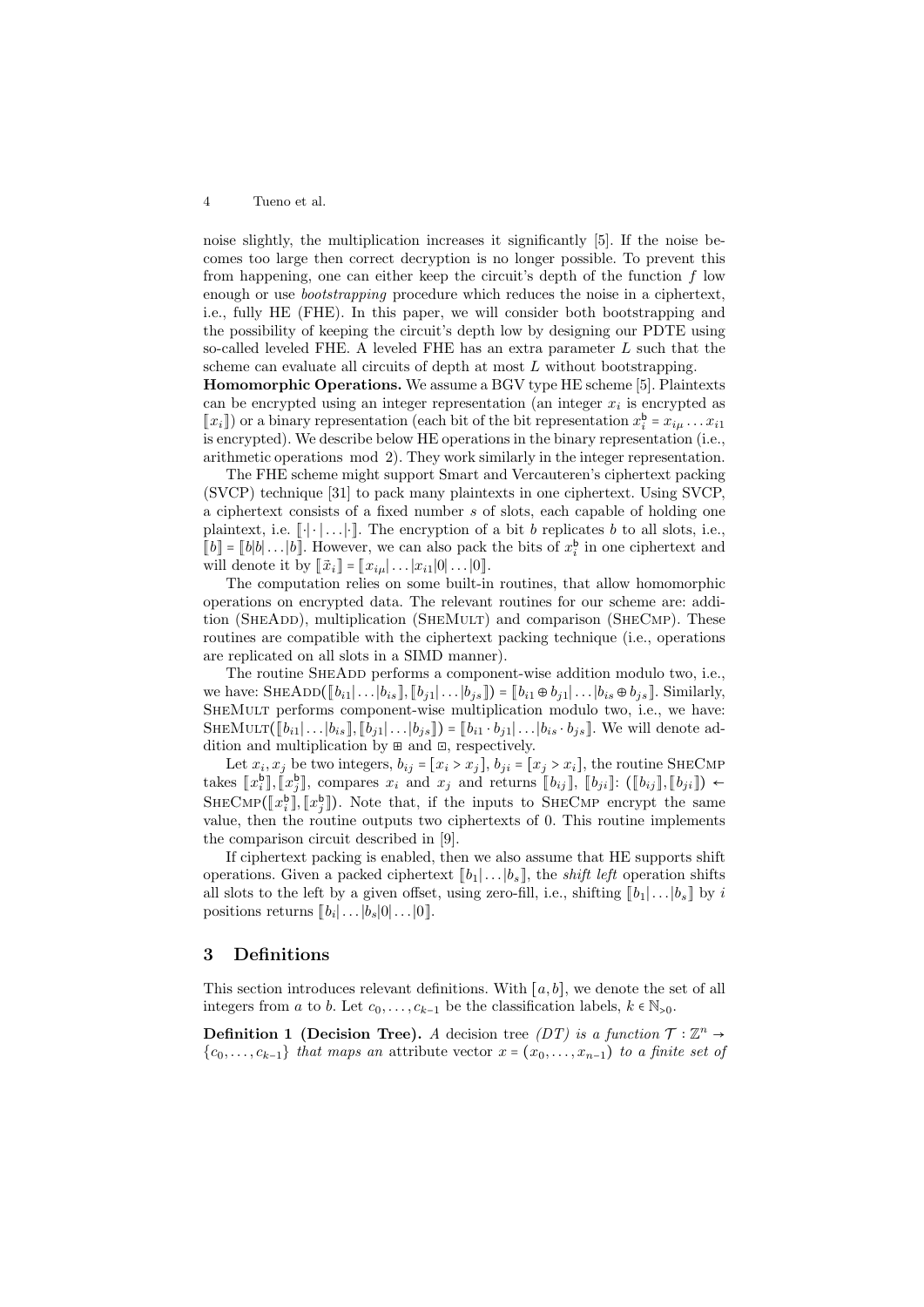classification labels. A DT consists of internal or decision nodes containing a test condition, and leaf nodes containing a classification label. A decision tree model consists of a DT and the following functions: a function the that assigns to each decision node a threshold value, thr :  $[0, m-1] \rightarrow \mathbb{Z}$ ; a function att that assigns to each decision node an attribute index, att:  $[0, m-1] \rightarrow [0, n-1]$ , and; a labeling function lab that assigns to each leaf node a label,  $\vert$ ab :  $\vert m, M - 1 \vert$  →  ${c_0, \ldots, c_{k-1}}$ . The decision at each decision node is a 'greater-than' comparison between the assigned threshold and attribute values, i.e., the decision at node v is  $[x_{\text{att}(v)} \ge \text{thr}(v)]$ . We use  $\mathcal{M} = (\mathcal{T}, \text{thr}, \text{att})$  to denote a decision tree model.

Definition 2 (Decision Tree Evaluation). Given an attribute vector  $x =$  $(x_0, \ldots, x_{n-1})$  and  $\mathcal{M} = (\mathcal{T}, \text{thr}, \text{att}),$  then starting at the root, the Decision Tree Evaluation (DTE) evaluates at each reached node v the decision  $b \leftarrow [x_{\text{att}(v)}]$ thr(v)] and moves either to the left (if  $b = 0$ ) or right (if  $b = 1$ ) subsequent node. The evaluation returns the label of the reached leaf as result of the computation. We denote this by  $\mathcal{T}(x)$ .

**Definition 3 (Private DTE).** Given a client with a private  $x = (x_0, \ldots, x_{n-1})$ and a server with a private  $\mathcal{M} = (\mathcal{T}, \text{thr}, \text{att})$ , a private DTE (PDTE) functionality evaluates the model  $M$  on input  $x$ , then reveals to the client the classification label  $\mathcal{T}(x)$  and nothing else, while the server learns nothing, i.e.,  $\mathcal{F}_{\text{PDTE}}(\mathcal{M}, x) \rightarrow (\varepsilon, \mathcal{T}(x)).$ 

**Definition 4 (Correctness).** Given a client with a private  $x = (x_0, \ldots, x_{n-1})$ and a server with a private  $M = (T, \text{thr}, \text{att})$ , a protocol  $\Pi$  correctly implements a PDTE functionality if after the computation it holds for the result c obtained by the client that  $c = \mathcal{T}(x)$ .

Two distributions  $\mathcal{D}_1$  and  $\mathcal{D}_2$  are *computationally indistinguishable* (denoted  $\mathcal{D}_1 \stackrel{c}{\equiv} \mathcal{D}_2$ ) if no probabilistic polynomial time (PPT) algorithm can distinguish them except with negligible probability. In SMC protocols, the view of a party consists of its input and the sequence of messages that it has received during the protocol execution [20].

**Definition 5 (PDTE Security).** Given a client C with a private input  $x =$  $(x_0, \ldots, x_{n-1})$  and a server S with a private model  $\mathcal{M} = (\mathcal{T}, \text{thr}, \text{att})$ , a protocol  $\Pi_{\mathsf{PDTE}}$  securely implements the PDTE functionality in the semi-honest model if the following holds: there exists a PPT algorithm  $\mathsf{Sim}^\mathsf{pdte}_\mathsf{S}$  that simulates the server's view  $\mathsf{View}_{\mathsf{S}}^{H_{\text{PDTE}}}$  given only  $\mathcal{M} = (\mathcal{T}, \text{thr}, \text{att})$ , i.e.,  $\mathsf{Sim}_{\mathsf{S}}^{\text{pdte}}(\mathcal{M}, \varepsilon) \stackrel{\varepsilon}{=}$ View<sub>S</sub><sup> $\Pi_{\text{PDF}}(M, x)$ ; there exists a PPT algorithm  $\text{Sim}_{\text{C}}^{\text{pdte}}$  that simulates the client's</sup> view View $_{\mathsf{C}}^{H_{\text{PDTE}}}$  given only  $x$  and  $\mathcal{T}(x)$ , i.e.,  $\mathsf{Sim}_{\mathsf{C}}^{\mathsf{pdte}}(x,\mathcal{T}(x)) \stackrel{c}{=} \mathsf{View}_{\mathsf{C}}^{H_{\text{PDTE}}}(\mathcal{M},x)$ .

A protocol  $\Pi_{\text{PDTE}}$  securely implements the PDTE functionality with onesided simulation if the following conditions hold: For every pair  $x, x'$  of different client's inputs, it holds  $\mathsf{View}^{\Pi_{\mathsf{PDTE}}}_\mathsf{S}(\mathcal{M},x) \stackrel{\text{\tiny\it G}}{=} \mathsf{View}^{\Pi_{\mathsf{PDTE}}}_\mathsf{S}(\mathcal{M},x')$ ; and  $\Pi_{\mathsf{PDTE}}$  is simulatable against every PPT adversary controlling C.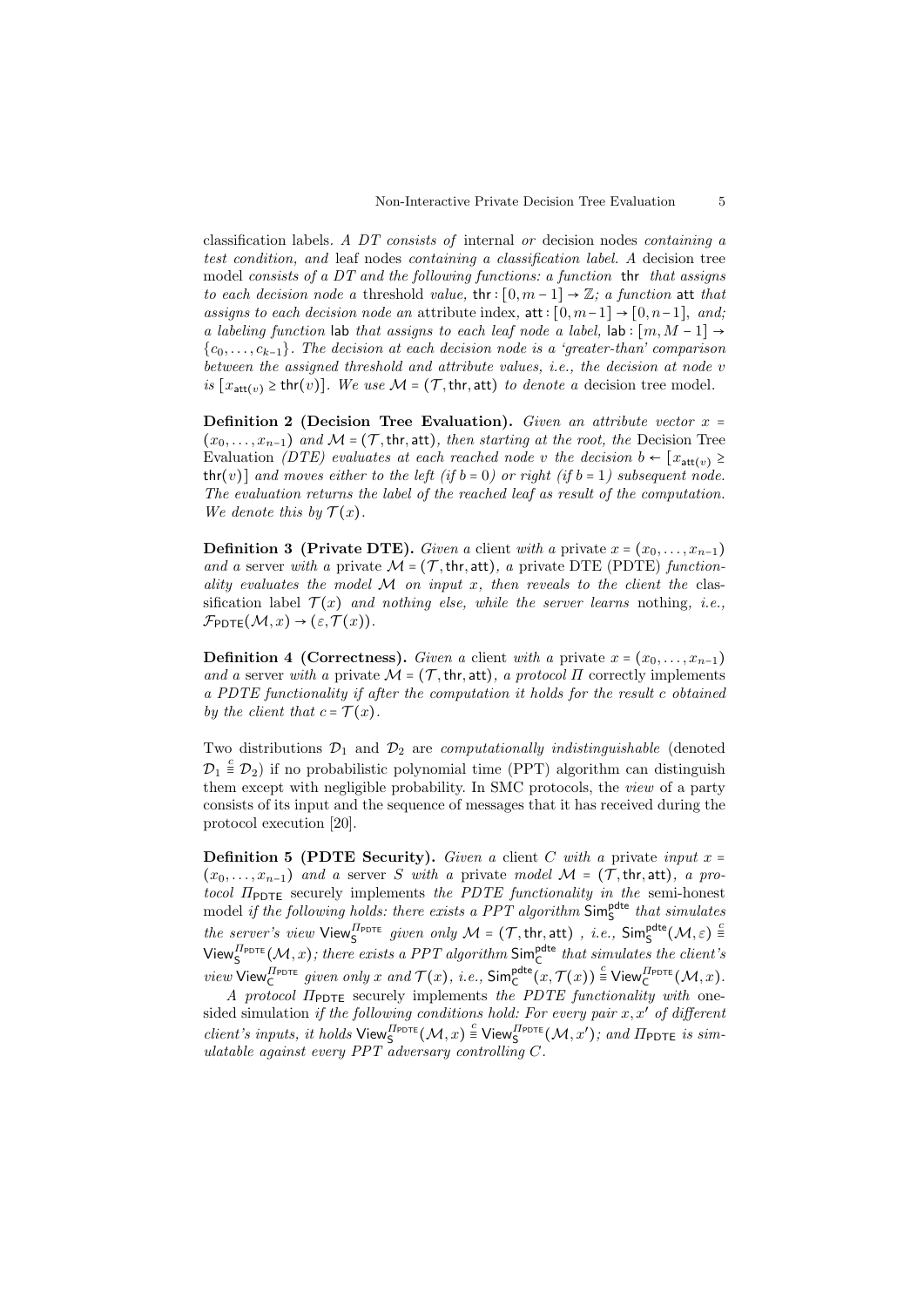# 4 The Basic Protocol

We present a modular description of our protocol starting by the data structure.

#### 4.1 Data Structure

We follow the idea of previous protocols [4, 12, 32] of marking edges of the tree with comparison result. So if the comparison at node  $v$  is the bit  $b$  then we mark the right edge to v with b and the left edge with  $1 - b$ . For convenience, we will instead store this information at the child nodes of  $v$  and refer to it as cmp.

**Definition 6 (Data Structure).** For a decision tree model  $M = (T, \text{thr}, \text{att})$ , we let  $\mathsf{Node}\;$  be a data structure that for each node v defines the following fields: v.threshold stores the threshold thr(v) of v; v.alndex stores the associated index  $att(v);$  v.parent stores the pointer to the parent node (null for the root); v. left stores the pointer to the left child node (null for each leaf); v.right stores the pointer to the right child node (null for each leaf);  $v$ .cmp is computed during the tree evaluation and stores the comparison bit  $b \leftarrow [x_{\text{att}(v,\text{parent})} \ge \text{thr}(v,\text{parent})]$  if v is a right node. Otherwise it stores  $1-b$ ; v.cLabel stores the classification label if  $v$  is a leaf node and the empty string otherwise. We use  $\mathcal D$  to denote the set of all decision nodes and  $\mathcal L$  the set of all leaf nodes of  $\mathcal M$ . As a result, we use the equivalent notation  $\mathcal{M} = (\mathcal{T}, \text{thr}, \text{att}) = (\mathcal{D}, \mathcal{L})$ .

With the data structure defined above, we now define the classification function.

Definition 7 (Classification Function). Let  $x = (x_0, \ldots, x_{n-1})$  be the attribute vector and  $\mathcal{M} = (\mathcal{D}, \mathcal{L})$  be the DT model. We define the classification function to be  $f_c(x, \mathcal{M}) = \text{tr}(x, \text{root})$ , where root is the root node and tr is the traverse function define as:

> $tr(x, v) = \begin{cases}$ tr $(x, v.\mathsf{left})$  if  $v \in \mathcal{D}$  and  $x_{v.\mathsf{alndex}} < v.\mathsf{threshold}$ tr $(x, v.\mathsf{right})$  if  $v \in \mathcal{D}$  and  $x_{v.\mathsf{alndex}} \geq v.\mathsf{threshold}$ v if  $v \in \mathcal{L}$

**Lemma 1.** Let  $x = (x_0, \ldots, x_{n-1})$  be an attribute vector and  $M = (\mathcal{T}, \text{thr}, \text{att}) =$  $(\mathcal{D}, \mathcal{L})$  a DT model. We have  $\mathcal{T}(x) = b \cdot \text{tr}(x, \text{root.right}) + (1 - b) \cdot \text{tr}(x, \text{root.left}),$ where  $b = [x_{\text{att(root)}} \ge \text{thr(root)}]$  is the comparison at the root node.

Proof. The proof follows by induction on the depth of the tree. In the base case, we have a tree of depth one (i.e., the root and two leaves). In the induction step, we have two trees of depth d and we joint them by adding a new root.

#### 4.2 Algorithms

Initialization. The Initialization consists of a one-time key generation. The client generates appropriate pair (pk,sk) of public and private keys for a HE scheme, and sends pk to the server. For each input classification, the client just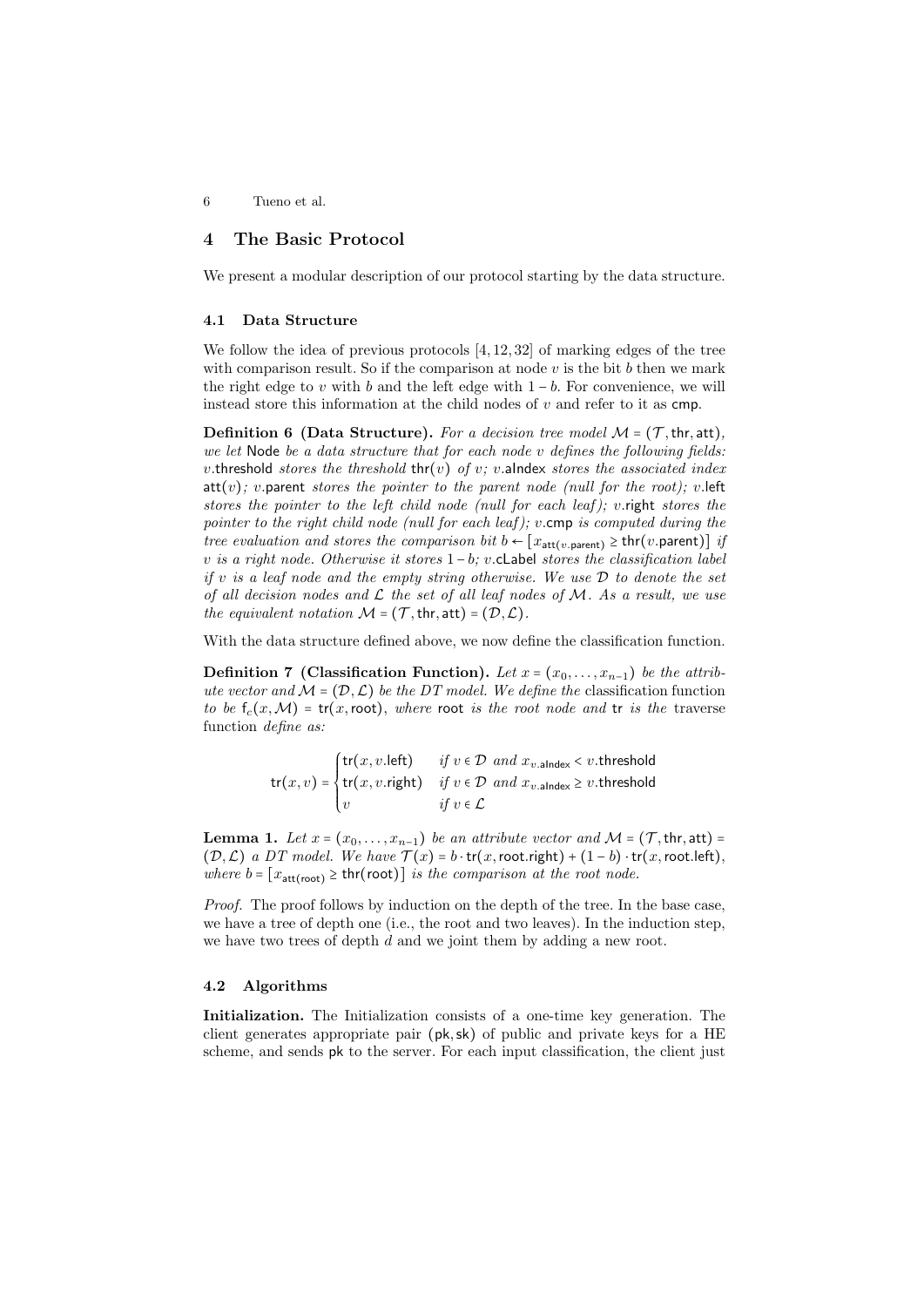Algorithm 1: Aggregating Decision Bits

encrypts its input and sends it to the server. The size of homomorphic ciphertexts are in general very large. To reduce the communication cost of sending client's input, one can use a trusted randomizer that does not take part in the real protocol and is not allowed to collaborate with the server. The trusted randomizer generates a list of random strings  $r$  and sends the encrypted strings  $\llbracket r \rrbracket$  to server and the list of r's to the client. For an input x, the client then sends  $x + r$  to the server in the real protocol. This technique is similar to the commodity based cryptography [3] with the difference that the client can play the role of the randomizer itself and sends the list of  $\llbracket r \rrbracket$ 's (when the network is not too busy) before the protocol's start.

Computing Decision Bits. The server starts by computing for each node  $v \in \mathcal{D}$  the comparison bit  $b \leftarrow [x_{\text{att}(v)} \geq \text{thr}(v)]$  and stores b at the right child node (v.right.cmp = b) and  $1 - b$  at the left child node (v.left.cmp =  $1 - b$ ). We refer to this algorithm as EVALDNODE $(\mathcal{D}, \llbracket x \rrbracket)$ .

**Aggregating Decision Bits.** Then for each leaf node v, the server aggregates the comparison bits along the path from the root to  $v$ . We implement it using a queue and traversing the tree in BFS as illustrated in Algorithm 1.

Finalizing. After Aggregating the decision bits along the path to the leaf nodes, each leaf node v stores either v.cmp = 0 or v.cmp = 1. Then, the server aggregates the decision bits at the leaves by computing for each leaf  $v$  the value  $\llbracket v \cdot \text{cmp} \rrbracket \sqsupset \llbracket v \cdot \text{ch} \rrbracket$  and summing all the results. We refer to this algorithm as  $\text{FINALIZE}(\mathcal{L}).$ 

Putting It All Together. As illustrated in Protocol 2, the whole computation is performed by the server. It sequentially computes the algorithms described above and sends the resulting ciphertext to the client. The client decrypts and outputs the classification label. The correctness follows from Lemma 1.

#### 5 Binary Implementation

In this section, we describe PDT-BIN, an instantiation of the basic scheme that requires encoding the plaintexts using their bit representation. Hence, ciphertexts encrypt bits and arithmetic operations are done mod 2.

#### 5.1 Input Encoding

We encrypt plaintext bitwise. For each plaintext  $x_i$  with bit representation  $x_i^b = x_{i\mu} \dots x_{i1}$ , we use  $\llbracket x_i^b \rrbracket$  to denote the vector  $(\llbracket x_{i\mu} \rrbracket, \dots, \llbracket x_{i1} \rrbracket)$ , consisting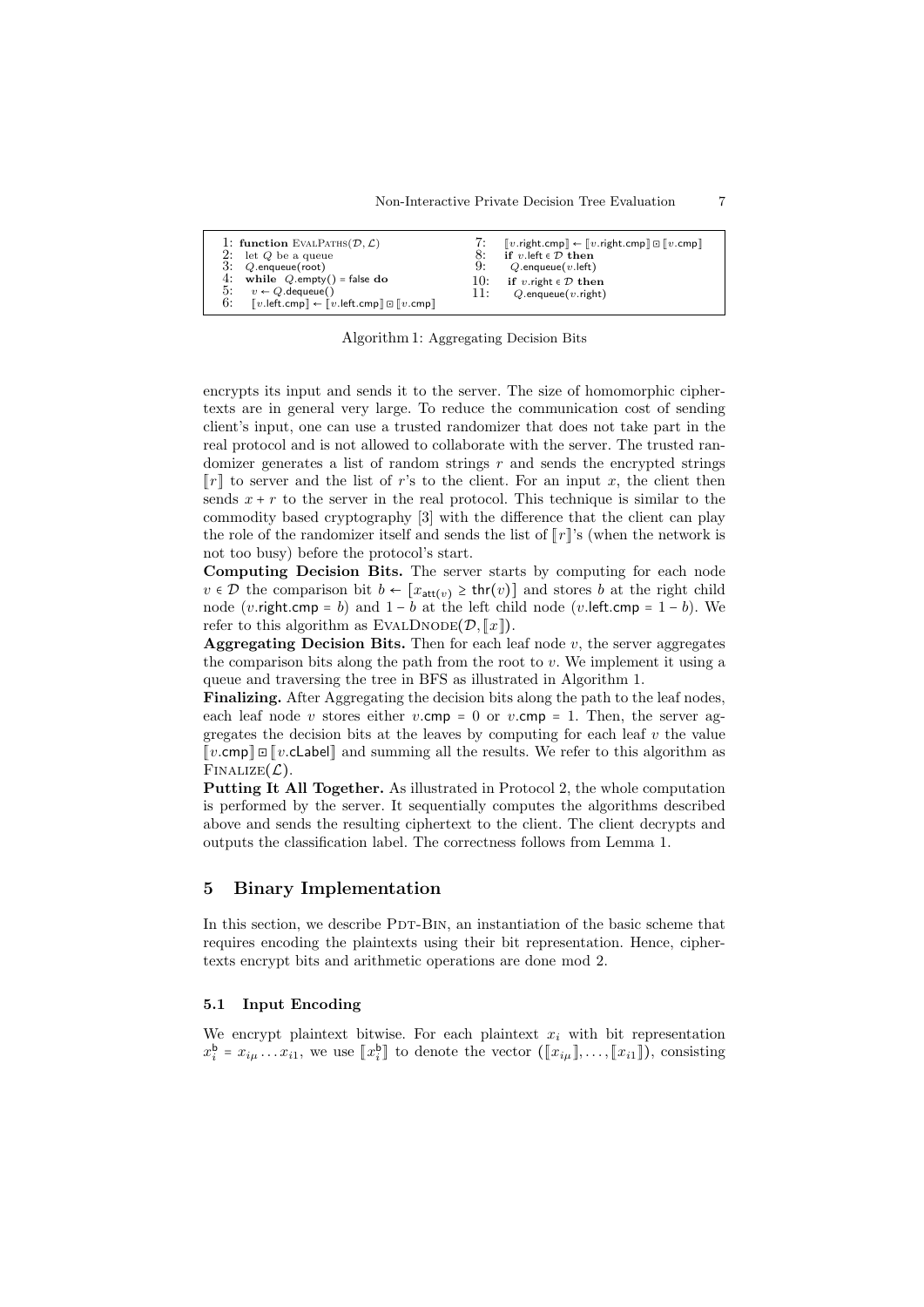

Protocol 2: The Basic Protocol

of encryptions of the bits of  $x_i$ . As a result, the client needs to send  $n\mu$  ciphertexts for the  $n$  attribute values. Unfortunately, homomorphic ciphertexts might be quite large. We can already use the trusted randomizer as explained before to send blinded inputs instead of ciphertexts in this phase. This, however, improves only the online communication. We additionally want to use the SVCP SIMD technique that allows to pack many plaintexts into the same ciphertext and manipulate them together during homomorphic operations.

#### 5.2 Ciphertext Packing

In the binary encoding, ciphertext packing means that each ciphertext encrypts s bits, where s is the number of slots in the ciphertext. Then we can use this property in three different ways. First, one could pack the bit representation of each classification label in a single ciphertext and allow the server to send back a single ciphertext to the client. Second, one could encrypt several attributes together and classify them with a single protocol evaluation. Finally, one could encrypt multiple decision node thresholds that must be compared to the same attribute in the DT model.

Packing Classification Label's Bits. Aggregating the decision bits using Algorithm 1 produces for each leaf  $v \in \mathcal{L}$  a decision bit  $[[b_{v}]]$  which encrypts 1 for the classification leaf and 0 otherwise. Moreover, because of SVCP, the bit  $b_v$ is replicated to all slots. Now, let  $k$  be the number of classification labels (i.e.,  $|\mathcal{L}| = k$ ) and its bitlength be |k|. For each  $v \in \mathcal{L}$ , we let  $c_v$  denote the classification label v.cLabel which is |k|-bit long and has bit representation  $c_v^b = c_{v|k|} \dots c_{v1}$ with corresponding packed encryption  $[\![\vec{c}_v]\!] = [\![c_{v|k}]\!|\dots|\!c_{v1}\!|0]\dots|0\]$ . As a result, computing  $[[b_v]] \square [\vec{c}_v]]$  for each leaf  $v \in \mathcal{L}$  and summing over all leaves results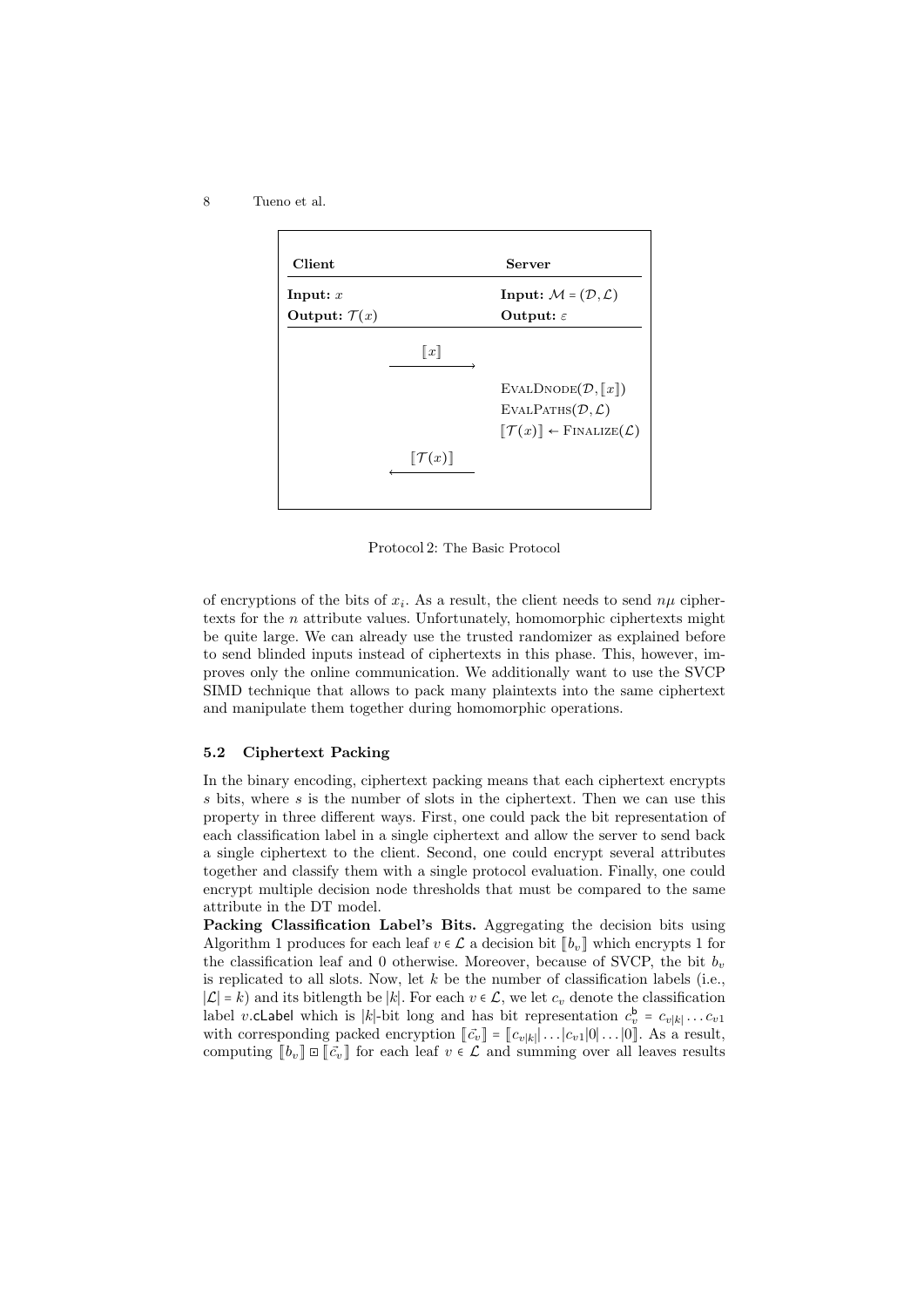$$
\begin{bmatrix} cx_{i1} \end{bmatrix} = \begin{bmatrix} x_{i1}^{(1)} \end{bmatrix} \dots \begin{bmatrix} x_{i1}^{(s)} \end{bmatrix} \qquad \begin{bmatrix} cy_{j1} \end{bmatrix} = \begin{bmatrix} y_{j1} \end{bmatrix} \dots \begin{bmatrix} y_{j1} \end{bmatrix}
$$

$$
\dots
$$

$$
\begin{bmatrix} cx_{i\mu} \end{bmatrix} = \begin{bmatrix} x_{i\mu}^{(1)} \end{bmatrix} \dots \begin{bmatrix} x_{i\mu}^{(s)} \end{bmatrix} \qquad \begin{bmatrix} cy_{j\mu} \end{bmatrix} = \begin{bmatrix} y_{j\mu} \end{bmatrix} \dots \begin{bmatrix} y_{j\mu} \end{bmatrix}
$$

$$
(a) Packing many x_i \qquad (b) Packing y_j
$$

Figure 3: Packing Attribute Values

in the correct classification label. Note that, this assumes that one is classifying only one vector and not many as in the the next case.

**Packing Attribute Values.** Let  $x^{(1)}, \ldots, x^{(s)}$  be s possible attribute vectors with  $x^{(l)} = [x_1^{(l)}, \ldots, x_n^{(l)}], 1 \le l \le s$ . For each  $x_i^{(l)}$ , let  $x_i^{(l)}$  $\left(\begin{matrix}l\\i\end{matrix}\right)^{\circ} = x_{i\mu}^{(l)}, \ldots, x_{i1}^{(l)}$  be the bit representation. Then, the client generates for each attribute  $x_i$  the ciphertexts  $[[cx_{i\mu}]]\ldots, [cx_{i2}]]\ldots$  as illustrated in Figure 3a.

To shorten the notation, let  $y_i$  denote the threshold of the j-th decision node (i.e.,  $y_i = v_j$  threshold) and assume  $v_j$  alndex = i. The server just encrypts each threshold bitwise which automatically replicates the bit to all slots. This is illustrated in Figure 3b.

Note that  $(\llbracket cy_{j\mu} \rrbracket, \ldots, \llbracket cy_{j1} \rrbracket) = \llbracket y_j^b \rrbracket$  holds because of SVCP. The above described encoding allows to compare  $s$  attribute values together with one threshold. This is possible because the routine SheCmp is compatible with SVCP such that we have:  $\text{SHECMP}(([[cx_{i\mu}],..., [cx_{i1}]), [y_j^b]]) = ([b_{ij}^{(1)}]...|b_{ij}^{(s)}], [b_{ji}^{(1)}]...|b_{ji}^{(s)}]),$ where  $b_{ij}^{(l)} = [x_i^{(l)} > y_j]$  and  $b_{ji}^{(l)} = [y_j > x_i^{(l)}]$ . This results in a single ciphertext such that the *l*-th slot contains the comparison result between  $b_{ij}^{(l)}$ .

Aggregating decision bits remains unchanged as described in Algorithm 1. It results in a packed ciphertext  $[b_v] = [b_v^{(1)}] \dots [b_v^{(s)}]$  for each leaf  $v \in \mathcal{L}$ , where  $b_v^{(l)} = 1$  if  $x^{(l)}$  classifies to leaf v and  $b_u^{(l)} = 0$  for all other leaf  $u \in \mathcal{L} \setminus \{v\}.$ 

For the classification label  $c_v$  of a leaf node  $v \in \mathcal{L}$ , let  $[[c_v^{\mathbf{b}}] = (\llbracket c_{v|k} \rrbracket, \ldots, \llbracket c_{v1} \rrbracket)$ denote the encryption of the bit representation  $c_v^b = c_{v|k|} \dots c_{v1}$ . To select the correct classification label algorithm  $\text{FinALIZE}(\mathcal{L})$  is updated as follows. We compute  $[\![c_{v|k}]\!] \sqcup [\![b_v]\!], \ldots, [\![c_{v1}]\!] \sqcup [\![b_v]\!]$  for each leaf  $v \in \mathcal{L}$  and sum them componentwise over all leaves. This results in the encrypted bit representation of the correct classification labels.

Packing Threshold Values. In this case, the client encrypts a single attribute in one ciphertext, while the server encrypts multiple threshold values in a single ciphertext. Hence, for an attribute value  $x_i$ , the client generates the ciphertexts similar to in Figure 3a. Let  $m_i$  be the number of decision nodes that compare to the attribute x<sup>i</sup> (i.e., m<sup>i</sup> = ∣{v<sup>j</sup> ∈ D ∶ v<sup>j</sup> .aIndex = i}∣). The server packs all corresponding threshold values in  $\left\lceil \frac{m_i}{s} \right\rceil$  ciphertext(s).

The packing of threshold values allows to compare one attribute value against multiple threshold values together. Unfortunately, we do not have access to the slots while performing homomorphic operation. Hence, to aggregate the decision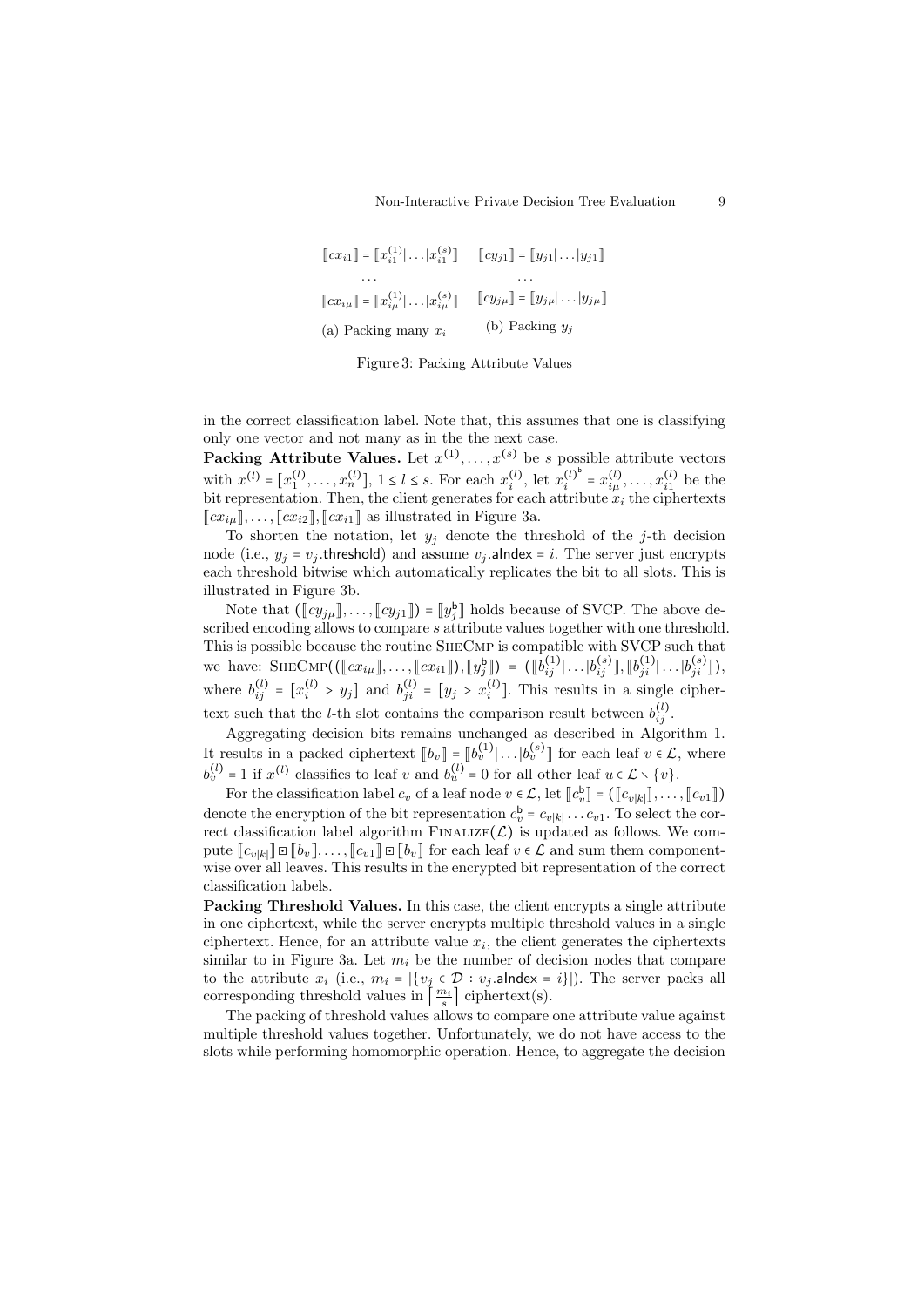bits, we make  $m_i$  copies of the resulting packed decision bits and shift left each decision bit to the first slot. Then the aggregation of the decision bits and the finalizing algorithm work as in the previous case with the only difference that only the result in the first slot matters and the remaining can be set to 0.

#### 5.3 Efficient Path Evaluation

Homomorphic multiplication increases the noise significantly [5]. To evaluate paths, we need to keep the multiplication depth small.

**Definition 8 (Multiplicative Depth).** Let  $f$  be a function,  $C_f$  be a boolean circuit that computes f and consists of AND-gates or multiplication (modulo 2) gates and XOR-gates or addition (modulo 2) gates. The circuit depth of  $C_f$  is the maximal length of a path from an input gate to an output gate. The multiplicative depth of  $C_f$  is the path from an input gate to an output gate with the largest number of of multiplication gates.

Path evaluation requires to homomorphically compute  $f([a_1, \ldots, a_n]) = \prod_{i=1}^n a_i$ , where the  $a_i$  are comparison results on the path.

Lemma 2 (Logarithmic Multiplicative Depth). Let  $[a_1, \ldots, a_n]$  be an array of n integers and f be the function:  $f([a_1, ..., a_n]) = [a'_1, ..., a'_{\lfloor \frac{n}{2} \rfloor}],$  where

$$
a'_{i} = \begin{cases} a_{2i-1} \cdot a_{2i} & \text{if } (n \mod 2 = 0) \vee (i < \left\lceil \frac{n}{2} \right\rceil), \\ a_n & \text{if } (n \mod 2 = 1) \wedge (i = \left\lceil \frac{n}{2} \right\rceil). \end{cases}
$$

Moreover, let f be an iterated function where  $f^i$  is the *i*-th iterate defined as:

$$
f^{i}([a_1,\ldots,a_n]) = \begin{cases} [a_1,\ldots,a_n] & \text{if } i = 0, \\ f(f^{i-1}([a_1,\ldots,a_n])) & \text{if } i \geq 1. \end{cases}
$$

The |n|-th iterate  $f^{[n]}$  of f computes  $\Pi_{i=1}^n a_i$  and has multiplicative depth  $|n|-1$ if n is a power of two and |n| otherwise, where  $|n| = \log n$  is the bitlength of n:  $f^{|n|}([a_1,\ldots,a_n]) = [I_{i=1}^n a_i].$ 

Due to space constraints, we provide the algorithm for path evaluation with multiplicative depth in the Appendix (Algorithm  $6$ ). This algorithm consists of a main function EVALPATHSE that collects for each leaf  $v$  encrypted comparison results on the path from the root to  $v$ , and a sub-function EVALMUL which multiplies comparison results according to Lemma 2.

Although highly parallelizable, EvalPathsE is still not optimal, as each path is considered individually. Since multiple paths in a binary tree share a common prefix (from the root), one would ideally want to handle common prefixes one time and not many times for each leaf. This can be solved using *memoization* technique which is an optimization that stores results of expensive function calls such that they can be used latter if needed. Unfortunately, naive memoization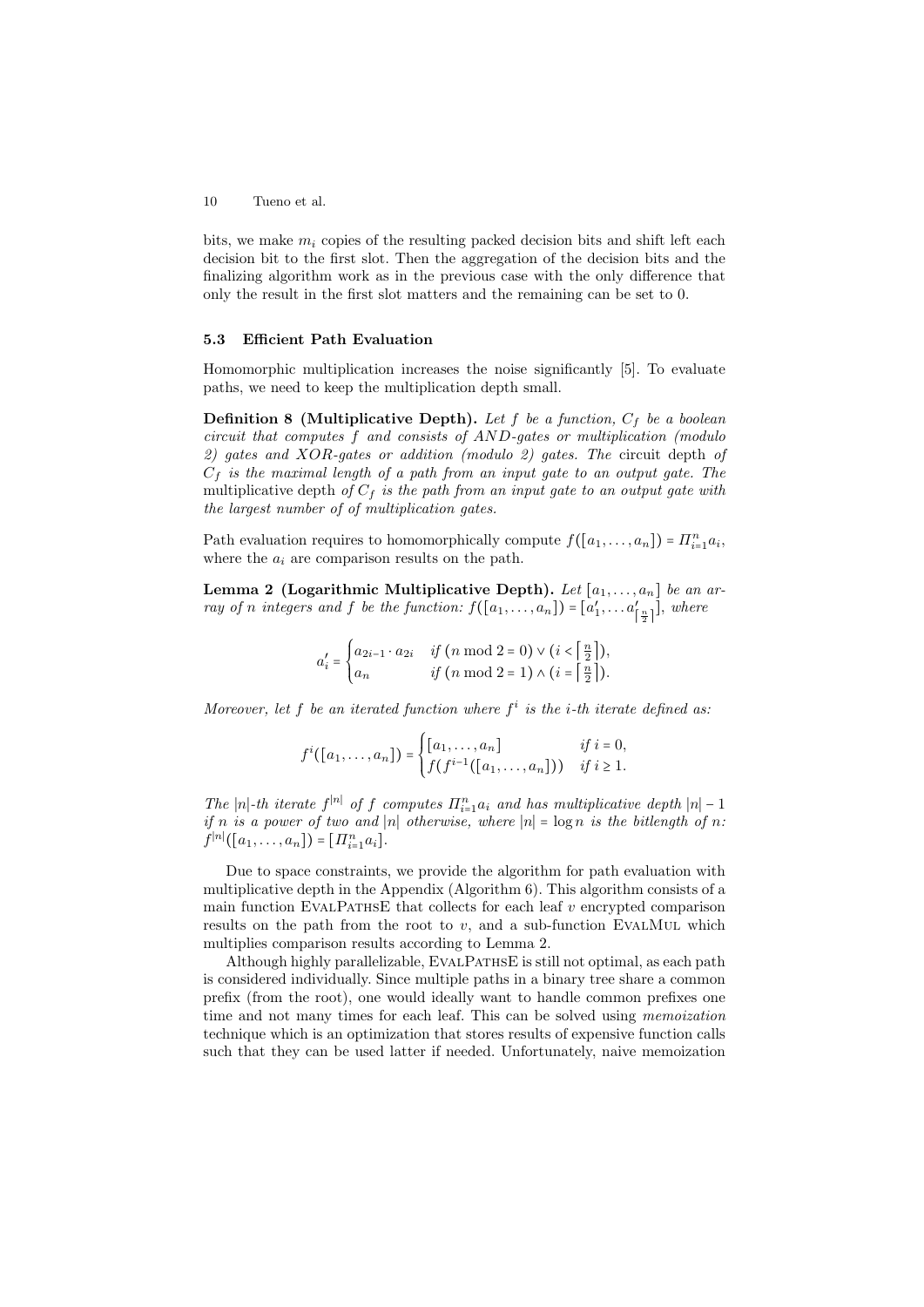would require a complex synchronization in a multi-threaded environment and linear multiplicative depth. The next section describes a pre-computation on the tree, that would allow us to have the best of both worlds - multiplication with logarithmic depth along the paths, while reusing the result of common prefixes.

#### 5.4 Improving Path Evaluation with Pre-Computation

The idea behind this optimization is to use directed acyclic graph which we want to define first.

**Definition 9 (DAG).** A directed acyclic graph  $(DAG)$  is a graph with directed edges in which there are no cycles. A vertex  $v$  of a DAG is said to be reachable from another vertex u if there exists a non-trivial path that starts at u and ends at v. The reachability relationship is a partial order  $\leq$  and we say that two vertices u and v are ordered as  $u \leq v$  if there exists a directed path from u to v.

We require our DAGs to have a unique maximum element. The edges in the DAG define dependency relation between vertices.

**Definition 10 (Dependency Graph).** Let  $h$  be the function that takes two  $DAGs \, G_1, G_2$  and returns a  $DAG \, G_3$  that connects the maxima of  $G_1$  and  $G_2$ . We define the function  $g([a_1, \ldots, a_n])$  that takes an array of integers and returns:

- a graph with a single vertex labeled with  $a_1$  if  $n = 1$
- $h(g([a_1, \ldots, a_{n'}]), g([a_{n'+1}, \ldots, a_n]))$  if  $n > 1$  holds, where  $n' = 2^{|n|-1}$  and  $|n|$ denotes the bitlength of  $n$ .

We call the DAG G generated by  $G = g([a_1, \ldots, a_n])$  a dependency graph. For each edge  $(a_i, a_j)$  in G such that  $i < j$ , we say that  $a_j$  depends on  $a_i$ and denote this by adding  $a_i$  in the dependency list of  $a_j$ . We require that if  $L(j) = [a_{i_1}, \ldots, a_{i_{|L(j)|}}]$  is the dependency list of  $a_j$  then it holds  $i_1 > i_2 > \ldots i_{|L(j)|}$ .

An example of dependency graph generated by the function  $g([a_1, \ldots, a_n])$  is illustrated in Figure 4a for  $n = 4$  and  $n = 5$ .

**Lemma 3.** Let  $[a_1, \ldots, a_n]$  be an array of n integers. Then  $g([a_1, \ldots, a_n])$  as defined above generates a DAG whose maximum element is marked with  $a_n$ .

**Lemma 4.** Let  $[a_1, \ldots, a_n]$  be an array of n integers,  $G = g([a_1, \ldots, a_n])$  be a DAG as above, and  $L(j) = [a_{i_1}, \ldots, a_{i_{|L(j)|}}]$  be the dependency list of  $a_j$ . Then the algorithm in Figure 4b computes  $\Pi_{i=1}^n \widetilde{a_i}$  with a multiplicative depth of  $\log(n)$ .

The proofs of Lemmas 3 and 4 follow by induction similar to Lemma 2. Before describing the improved path evaluation algorithm, we first extend our Node data structure by adding to it a new field representing a stack denoted dag, that stores the dependency list. Moreover, we group the nodes of the DT by level and use an array denoted level[], such that level[0] stores a pointer to the root and level[i] stores pointers to the child nodes of level[i – 1] for  $i \geq 1$ .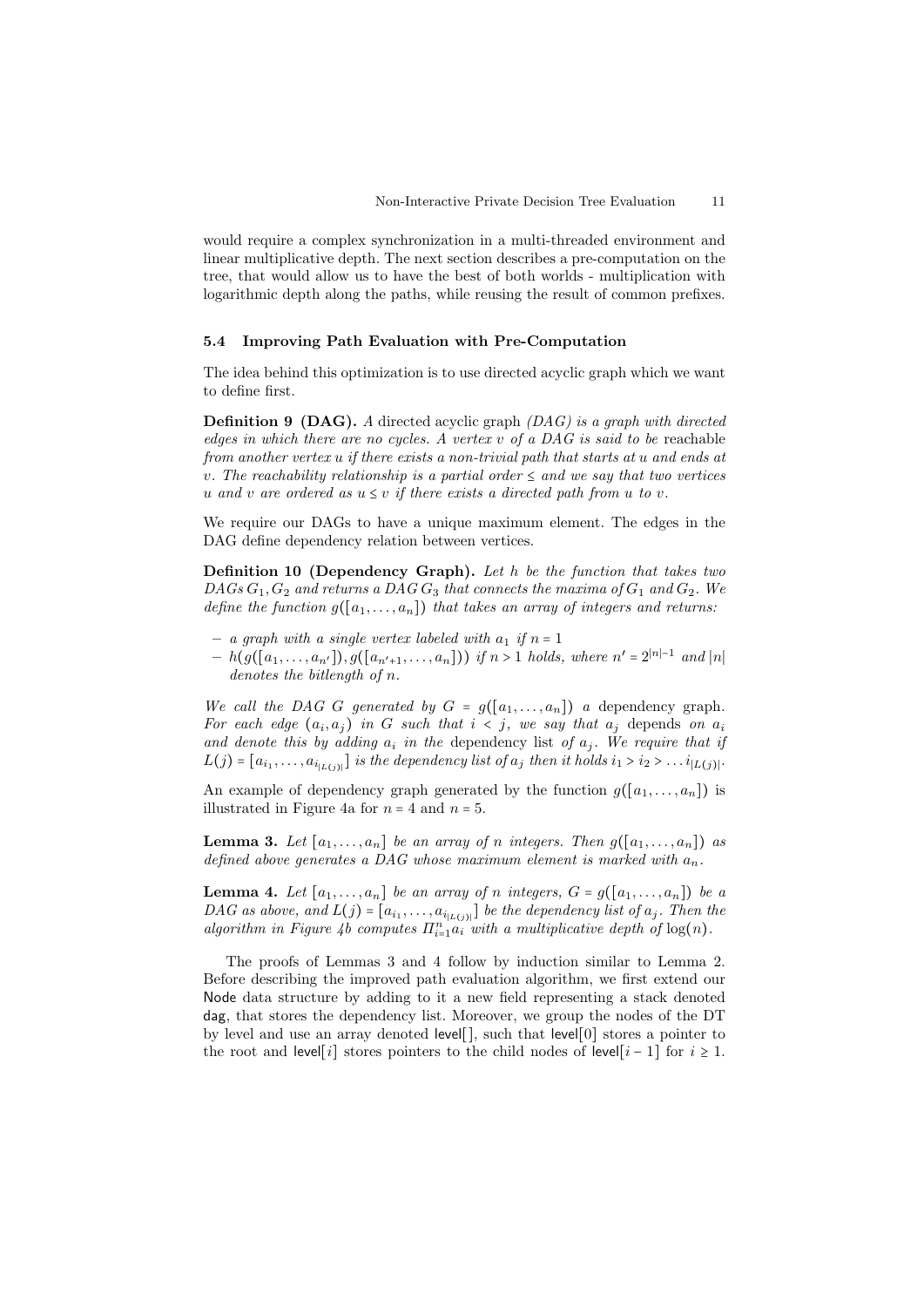

Figure 4: DAG Pre-computation and Multiplication Algorithm using DAG

Now, we are ready to describe the improved path evaluation algorithm which consists of a pre-computation step and an online step.

The pre-computation is a one-time computation that depends only on the structure of the DT and requires no encryption. As described in Algorithm 7, its main function ComputeDag uses the leveled structure of the tree and the dependency graph defined above to compute the dependency list of each node in the tree (i.e., the DAG defined above). The sub-function ADDEDGE is used to actually add nodes to the dependency list of another node (i.e., by adding edges between these nodes in the DAG).

The online step is described in Algorithm 8. It follows the idea of the algorithm in Figure 4b by multiplying decision bit level-wise depending on the dependency lists. The correctness follows from Lemma 4.

## 6 Evaluation

In this section, we discuss some implementation details and evaluate our schemes.

## 6.1 Implementation Details

We implemented our algorithms using HElib [21] and TFHE [10, 11]. We also implemented the main algorithm using an arithmetic circuit based on Lin-Tzeng comparison protocol  $[26,35]$ . We refer to this implementation as PDT-INT. HElib is a C++ library that implements FHE. The current version includes an implementation of the BGV scheme [5]. HElib also includes various optimizations that make FHE runs faster, including ciphertext packing (SVCP) techniques [31].

TFHE is a  $C/C++$  library that implements FHE proposed by Chillotti et al. [10]. It allows to evaluate any boolean circuit on encrypted data. The current version implements a very fast gate-by-gate bootstrapping, i.e., bootstrapping is performed after each gate evaluation. Future versions will include leveled FHE and ciphertext packing Chillotti et al. [10]. Dai and Sunar [13, 14] propose an implementation of TFHE on CUDA-enabled GPUs that is 26 times faster.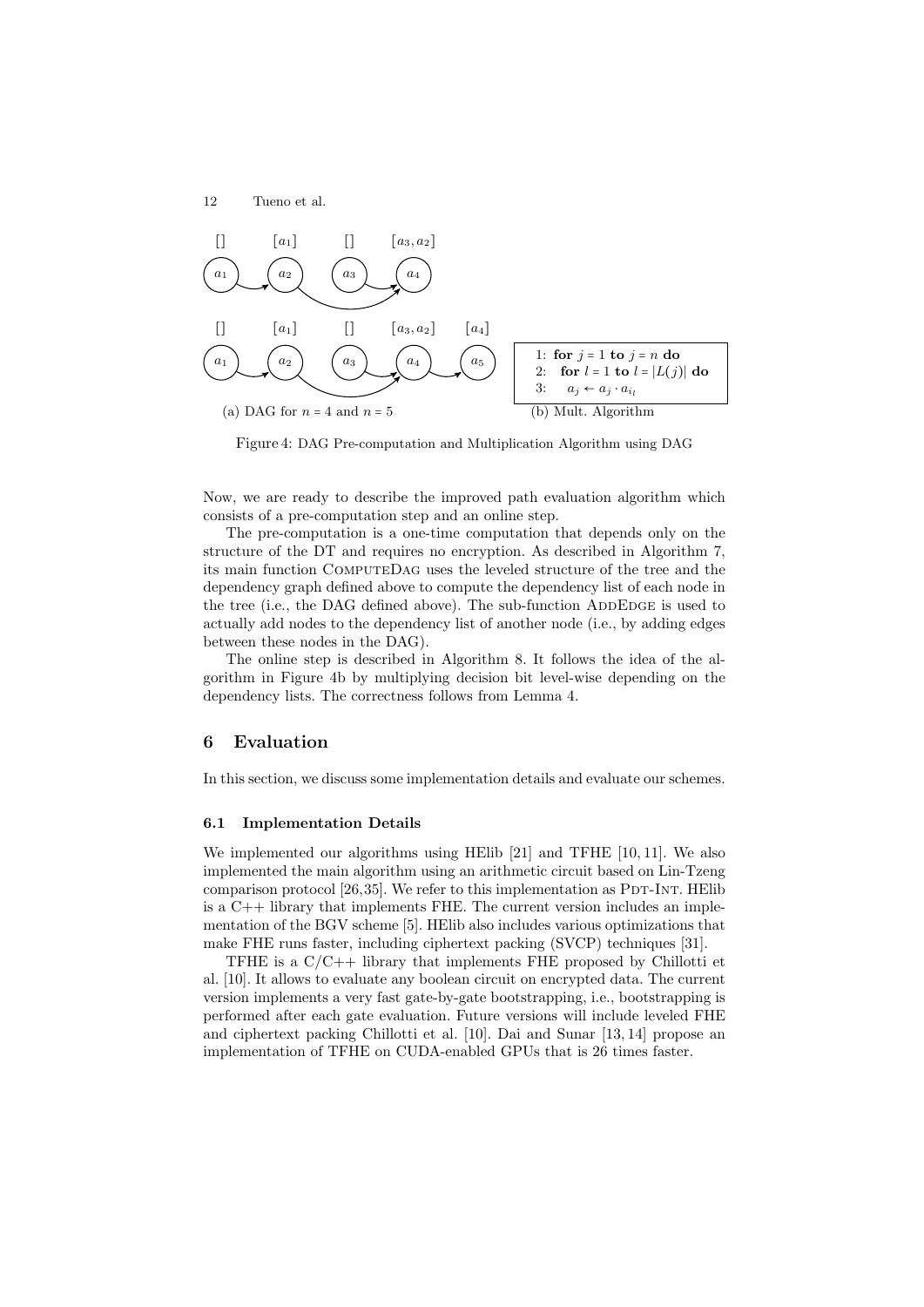

Figure 5: PDT-BIN Runtime

We evaluated our scheme on an AWS instance with  $Intel(R)$   $Xeon(R)$  Platinum 8124M CPU @ 3.00GHz running Ubuntu 18.04.2 LTS; with 36 CPUs, 144 GB Memory and 8 GB SSD. As the bottleneck of our scheme is the overhead of the HE, we focus on the computation done by the server. We describe HE parameters and the performance of basic operations in Appendix A.

#### 6.2 Performance of Pdt-Bin

In this section, we report on our experiment with PDT-BIN on complete trees. Recall that for FHE supporting SIMD, we can use attribute values packing that allows to evaluate many attribute vectors together. We, therefore, focus on attribute packing to show the advantage of SIMD. Figure 5a illustrates the amortized runtime of PDT-BIN with HElib. That is, the time of one PDTE evaluation divided by the number of slots in a ciphertext. As one can expect, the runtime clearly depends on the bitlength of the attribute values and the depth of the tree. The results show a clear advantage of HElib when classifying large data sets. For paths aggregation, we proposed  $EVALPATHSE$  (Algorithm 6) and EVALPATHSP (Algorithm 8). Figure 5b illustrates PDT-BIN runtime using these algorithms in a multi-threaded environment and shows a clear advantage of EVALPATHSP which will be used in the remaining experiments with PDT-BIN. Figure 5c illustrates the runtime of PDT-BIN with  $HElib_{med}$  showing that the computation cost is dominated by the computation of decision bits which involves homomorphic evaluation of comparison circuits. In Figure 5d, we report the evaluation of PDT-BIN using TFHE, which shows a clear advantage compared to HElib. For the same experiment with 72 threads, TFHE evaluates a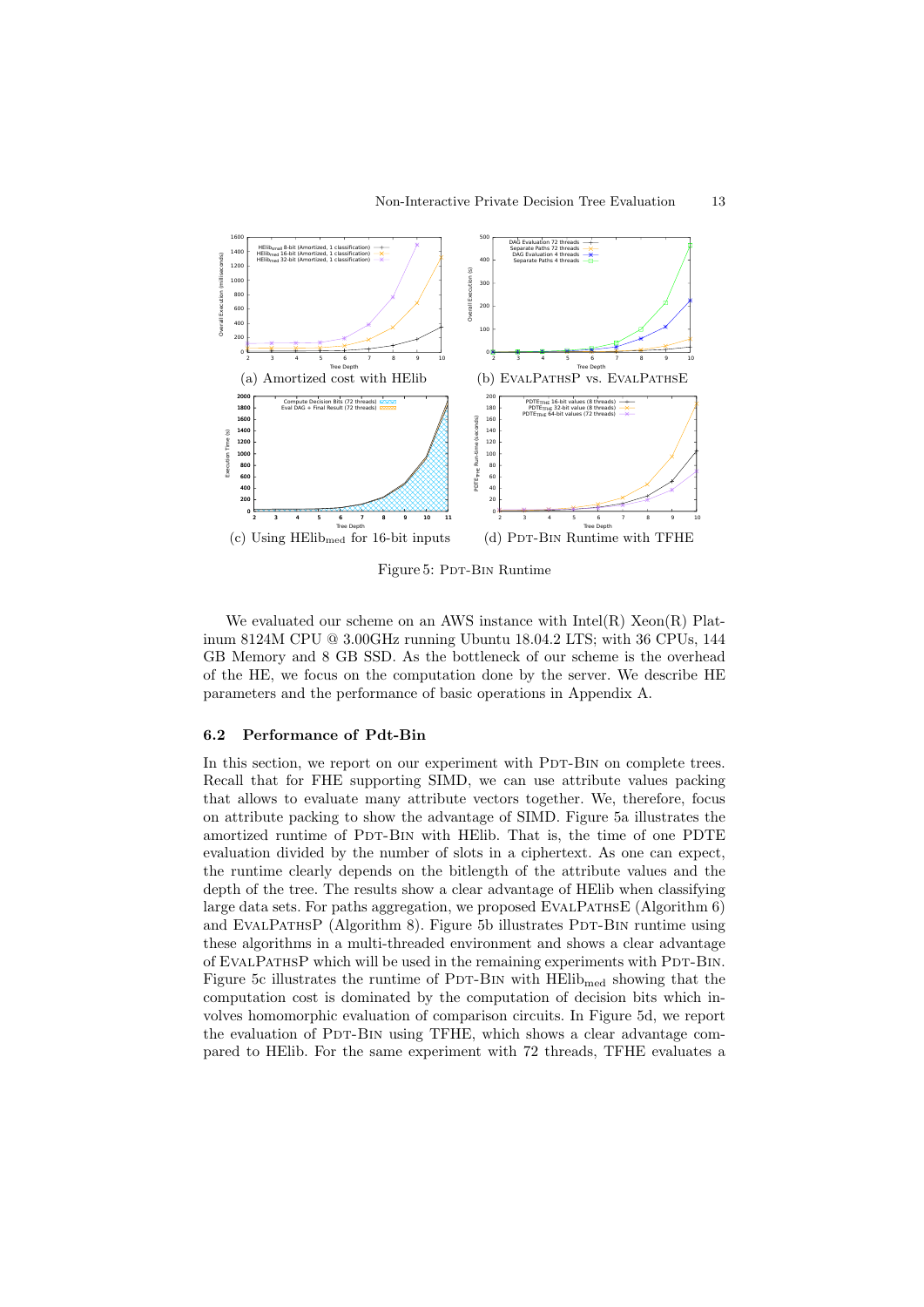|                        |                           | PDT-BIN<br>(TFHE) | PDT-BIN<br>(HElib) |                        | PDT-INT<br>(HElib) |                   | [28]<br>(HElib) | [32]<br>(mcl [29]) |
|------------------------|---------------------------|-------------------|--------------------|------------------------|--------------------|-------------------|-----------------|--------------------|
| $\lambda$              |                           | 128               |                    | 150                    |                    | 135               | 128             | 128                |
| $\mu$                  |                           | 16                |                    | 16                     |                    | 16                | 12              | 64                 |
| #thd                   |                           | 16                |                    | 16                     |                    | 16                | 16              |                    |
|                        | n, d, m                   | one               | am.                | one                    | am.                | one               | one             | one                |
| Heart-disease          | 13, 3, 5                  | 0.94              | 0.05               | 40.61                  | 0.0073             | 45.59             | 0.59            | 0.25               |
| Housing                | 13, 13, 92                | 6.30              | 0.35               | 252.38                 | 0.90               | 428.23            | 10.27           | 1.98               |
| Spambase<br>Artificial | 57, 17, 58<br>16, 10, 500 | 3.66<br>22.39     | 0.24               | 174.46<br>1.81 1303.55 | 0.72<br>0.75       | 339.60<br>2207.13 | 6.88<br>56.37   | 1.80<br>10.42      |

Table 1: Runtime (in seconds) on Real Datasets:  $\lambda$  is the security level.  $\mu$  is the input bit length. #thd is the number of threads. Column 'one' is the time for one protocol run while 'am.' is the amortized time (e.g., the time for one run divided by s).

complete tree of depth 10 and 64-bit input in less than 80 seconds, while HElib takes about 400 seconds for 16-bit input. Recall that, a CUDA implementation  $[13, 14]$  of TFHE can further improve the time of PDT-BIN using TFHE.

#### 6.3 Performance on Real Datasets

We also performed experiments on real datasets from the UCI repository [36]. For PDT-BIN, we reported the costs for HElib (single and amortized) and the costs for TFHE. Since TFHE evaluates only boolean circuits, we only have implementation and evaluation of PDT-INT with HElib. We also illustrate in Table 1 the costs of two best previous works that rely only on HE, whereby the figures are taken from the respective papers  $[28, 32]$ . For one protocol run, PDT-BIN with TFHE is much more faster than PDT-BIN with HElib which is also faster than PDT-INT with HElib. However, because of the large number of slots, the amortized cost of PDT-BIN with HElib is better. For 16-bit inputs, our amortized time with HElib and our time with TFHE outperform XCMP [28] which used 12-bit inputs. For the same input bitlength, XCMP is still much more better than our one run using HElib, since the multiplicative depth is just 3. However, our schemes still have a better communication and PDT-BIN has no leakage. While the scheme of Tai et al. [32] in the semi-honest model has a better time for 64-bit inputs than our schemes for 16-bit inputs, it requires a fast network communication and at least double cost in the malicious model. The efficiency of Tai et al. is in part due to their ECC implementation of the lifted ElGamal, which allows a fast runtime and smaller ciphertexts, but is not secure against a quantum attacker, unlike lattice-based FHE as used in our schemes.

# 7 Related Work

Our work is related to secure multiparty computation (SMC) [16, 20], private function evaluation (PFE) [25,30] particularly privacy-preserving DT evaluation  $[2, 4, 7, 23, 24, 32, 34, 38]$  which we briefly review in this section and refer to the literature for more details. Brikell et al. [7] propose the first protocol for PDTE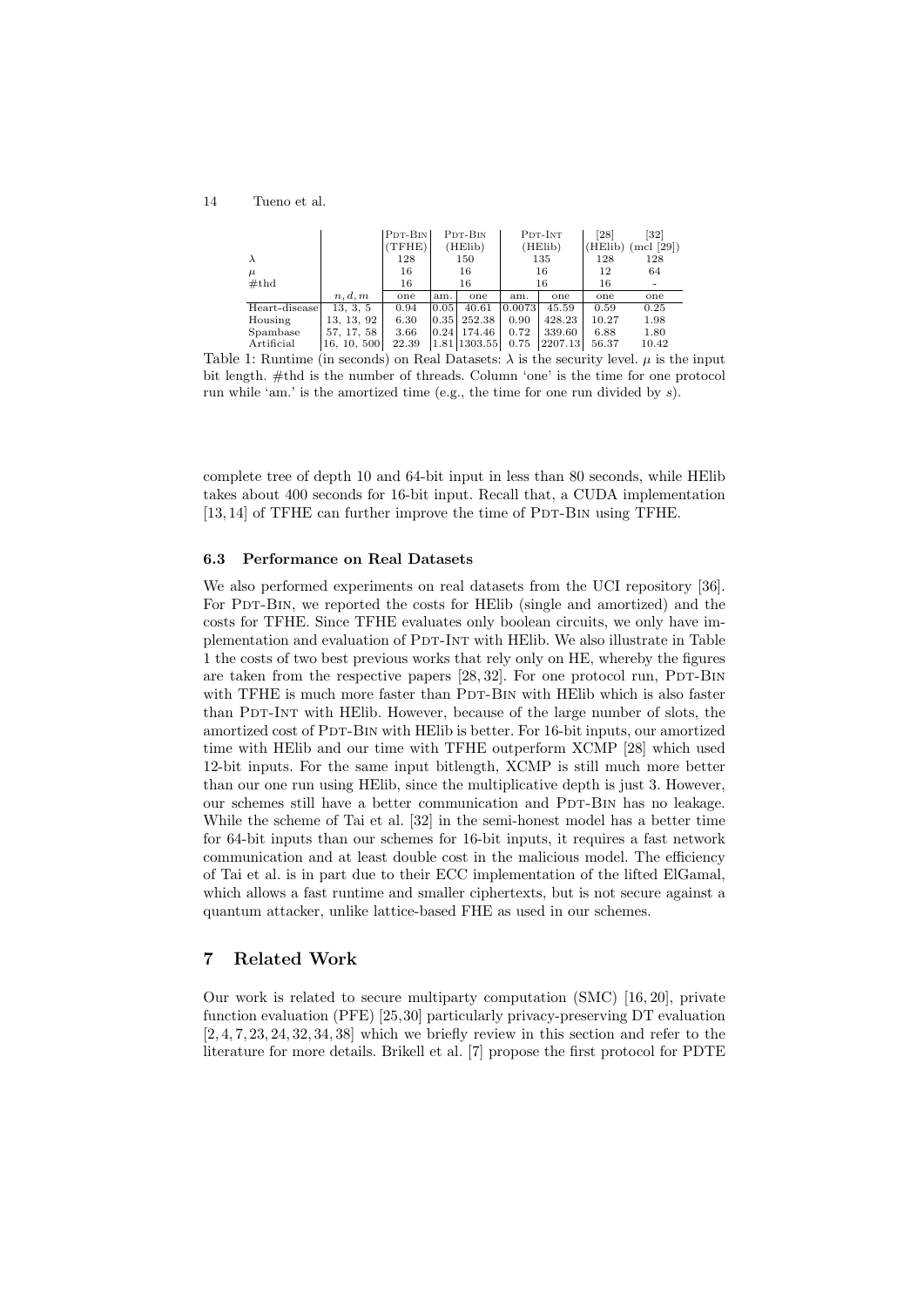|                        | Scheme Rounds    | Tools                   | $Commonu-$               |                  | Compa- Leakage   |
|------------------------|------------------|-------------------------|--------------------------|------------------|------------------|
|                        |                  |                         | nication                 | risons           |                  |
| [7]                    | $\approx 5$      | $HE+GC$                 | $2^d$                    | $\boldsymbol{d}$ | m, d             |
| [2]                    | $\approx 4$      | $HE+GC$                 | $2^d$<br>$\mathcal{O}$   | $\boldsymbol{d}$ | m, d             |
| [4]                    | >6               | FHE/SHE                 | $\cdot 2^d$<br>O         | $\boldsymbol{m}$ | $\boldsymbol{m}$ |
| [38]                   | 6                | $HE+OT$                 | $\cdot 2^d$<br>Ω         | $\boldsymbol{m}$ | $\boldsymbol{m}$ |
| [32]                   | 4                | <b>HE</b>               | $2^d$<br>Ο               | $\boldsymbol{m}$ | $\boldsymbol{m}$ |
| $[12]$                 | $\approx 9$      | SS                      | $\cdot \bar{2}^d$<br>O   | $\boldsymbol{m}$ | m, d             |
| $\left[34\right]$      | $\mathcal{O}(d)$ | GC.OT                   | $\sqrt{2}^d$<br>$\omega$ | $^{d}$           | m, d             |
|                        |                  | ORAM                    | $d^2$<br>Ο               |                  |                  |
| [28]                   | 1                | FHE/SHE                 | $2^d$<br>Ω               | $\boldsymbol{m}$ | $\boldsymbol{m}$ |
| $PDT-BIN$ <sup>1</sup> |                  | $FHE/SHE $ <sup>O</sup> | (d)<br>O                 | $\boldsymbol{m}$ |                  |
| $PDT-INT 11$           |                  |                         | $\sqrt{s}$               |                  | $\boldsymbol{m}$ |

Table 2: Comparison of PDTE protocols.

|             |    |     |            | Scheme SIMD Generic Output- Multiplicative Output |                   |
|-------------|----|-----|------------|---------------------------------------------------|-------------------|
|             |    |     | expressive | Depth                                             | Length            |
| [28]        | no | no  | no         |                                                   | $2d+1$            |
| PDT-BIN yes |    | yes | yes        | $ \mu  +  d  + 2$                                 | $1 \text{ or } d$ |
| PDT-INT yes |    | yes | no         | $ \mu +1$                                         | $12^d$ / $s^1$    |

|  | Table 3: Comparison of 1-round PDTE protocols. |  |  |  |  |
|--|------------------------------------------------|--|--|--|--|
|--|------------------------------------------------|--|--|--|--|

by combining additively HE and garbled circuits (GC) in a novel way. Although the evaluation time of Brikell et al.'s scheme is sublinear in the tree size, the secure program itself and hence the communication cost is linear and therefore not efficient for large trees. Barni et al. [2] improve the previous scheme by reducing the computation costs by a constant factor. Bost et al. [4] represent the DT as a multivariate polynomial. The parties evaluate this polynomial interactively and encrypted under the client's public key using a fully HE Wu et al. [38] use different techniques that require only additively HE (AHE). They use the DGK protocol [15] for comparison and reveal to the server comparison bits encrypted under the client's public key. Tai et al. [32] use the DGK comparison protocol [15] and AHE as well, but mark the edges with the comparison results at each node. Tueno et al. [34] represent the tree as an array. Then, they traverse the tree interactively and use secure array indexing to select the next node and attribute. Kiss et al. [24] propose a modular design consisting of the sub-functionalities: selection of attributes, integer comparison, and evaluation of paths. De Cock et al. [12] follow the same idea as some previous schemes, but operate in the information theoretic model using secret sharing (SS) based SMC and commodity-based cryptography [3]. Using a polynomial encoding of the inputs and BGV homomorphic scheme [5], Lu et al. [28] propose a non-interactive comparison protocol called XCMP which is output expressive (i.e., it preserves additive homomorphism). They implement the scheme of Tai et al. [32] using XCMP. The resulting PDTE is non-interactive and efficient because of the small multiplicative depth. However, it is not *generic*, as it primarily works for small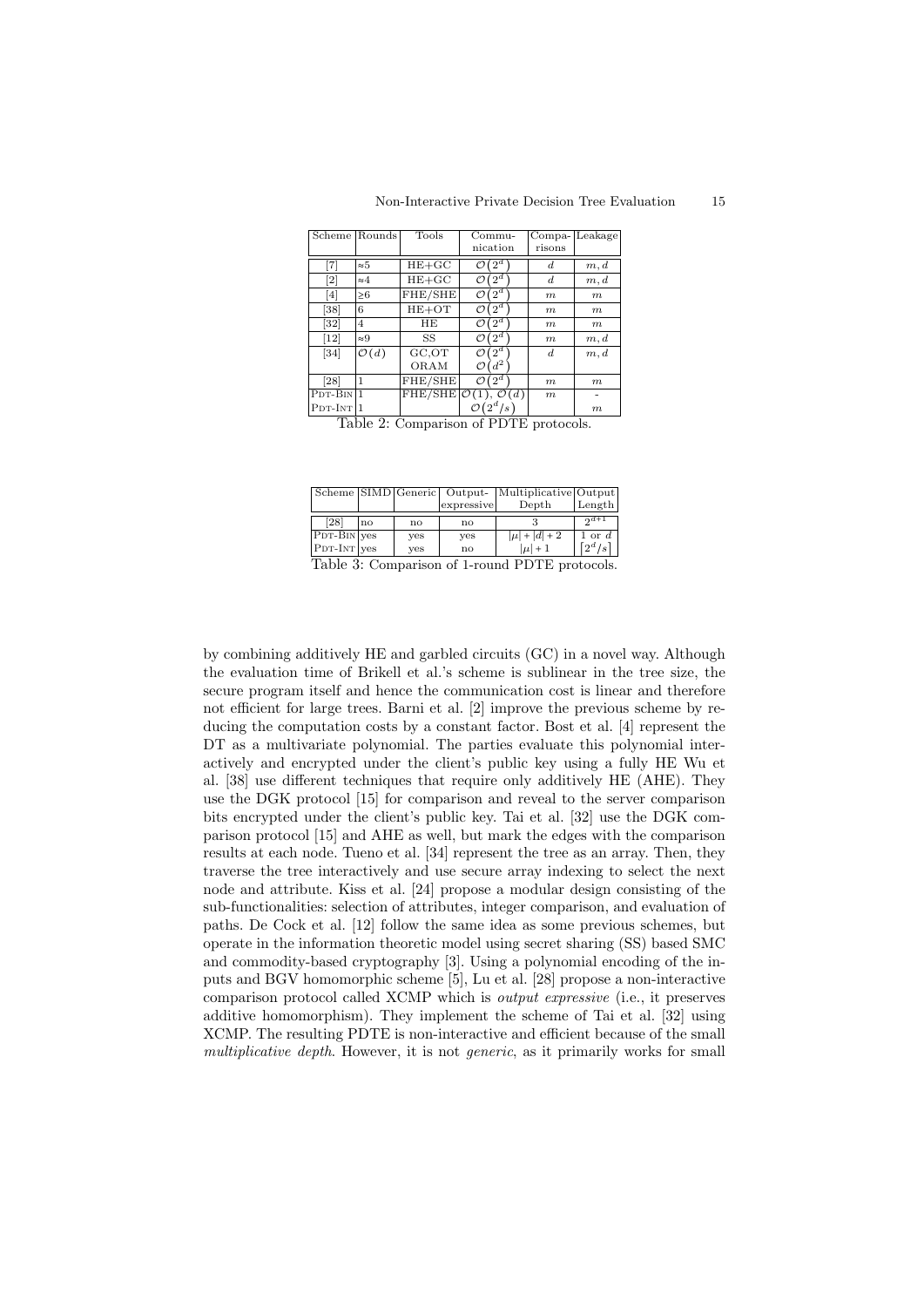inputs and depends explicitly on BGV-type HE scheme. Moreover, it does not support SIMD operations and is no longer output expressive as XCMP. Hence, it cannot be extended to a larger protocol (e.g., random forest [6]) while preserving the non-interactive property. Finally, its *output length* (i.e., the number of resulted ciphertexts from server computation) is exponential in the depth d of the tree, while the output length of our binary instantiation PDT-BIN is at most linear in d. A comparison of PDTE protocols is summarized in Tables 2 and 3. A more detailed complexity analysis of our schemes is described in Appendix C.

## 8 Conclusion

While almost all existing PDTE protocols require many interaction between the client and the server, we designed and implemented novel client-server protocols that delegate the complete evaluation to the server while preserving privacy and keeping the overhead low. Our solutions rely on SHE/FHE and evaluate the tree on ciphertexts encrypted under the client's public key. Since current SHE/FHE schemes have high overhead, we combine efficient data representations with different algorithmic optimizations to keep the computational overhead and the communication cost low.

#### References

- 1. Albrecht, M., Chase, M., Chen, H., Ding, J., Goldwasser, S., Gorbunov, S., Hoffstein, J., Lauter, K., Lokam, S., Micciancio, D., Moody, D., Morrison, T., Sahai, A., Vaikuntanathan, V.: Homomorphic encryption security standard. Tech. rep., HomomorphicEncryption.org, Cambridge MA (March 2018)
- 2. Barni, M., Failla, P., Kolesnikov, V., Lazzeretti, R., Sadeghi, A.R., Schneider, T.: Secure evaluation of private linear branching programs with medical applications. In: ESORICS. pp. 424–439. Springer-Verlag, Berlin, Heidelberg (2009)
- 3. Beaver, D.: Commodity-based cryptography (extended abstract). In: STOC. pp. 446–455. ACM, New York, NY, USA (1997)
- 4. Bost, R., Popa, R.A., Tu, S., Goldwasser, S.: Machine learning classification over encrypted data. In: NDSS (2015)
- 5. Brakerski, Z., Gentry, C., Vaikuntanathan, V.: Fully homomorphic encryption without bootstrapping. ECCC 18, 111 (2011)
- 6. Breiman, L.: Random forests. Mach. Learn. 45(1), 5–32 (Oct 2001)
- 7. Brickell, J., Porter, D.E., Shmatikov, V., Witchel, E.: Privacy-preserving remote diagnostics. In: CCS. pp. 498–507. ACM, New York, NY, USA (2007)
- 8. Büscher, N., Demmler, D., Katzenbeisser, S., Kretzmer, D., Schneider, T.: Hycc: Compilation of hybrid protocols for practical secure computation. In: CCS '18. pp. 847–861 (2018)
- 9. Cheon, J.H., Kim, M., Kim, M.: Search-and-compute on encrypted data. In: FC. pp. 142–159 (2015)
- 10. Chillotti, I., Gama, N., Georgieva, M., Izabach`ene, M.: TFHE: fast fully homomorphic encryption over the torus. IACR Cryptology ePrint Archive 2018, 421 (2018)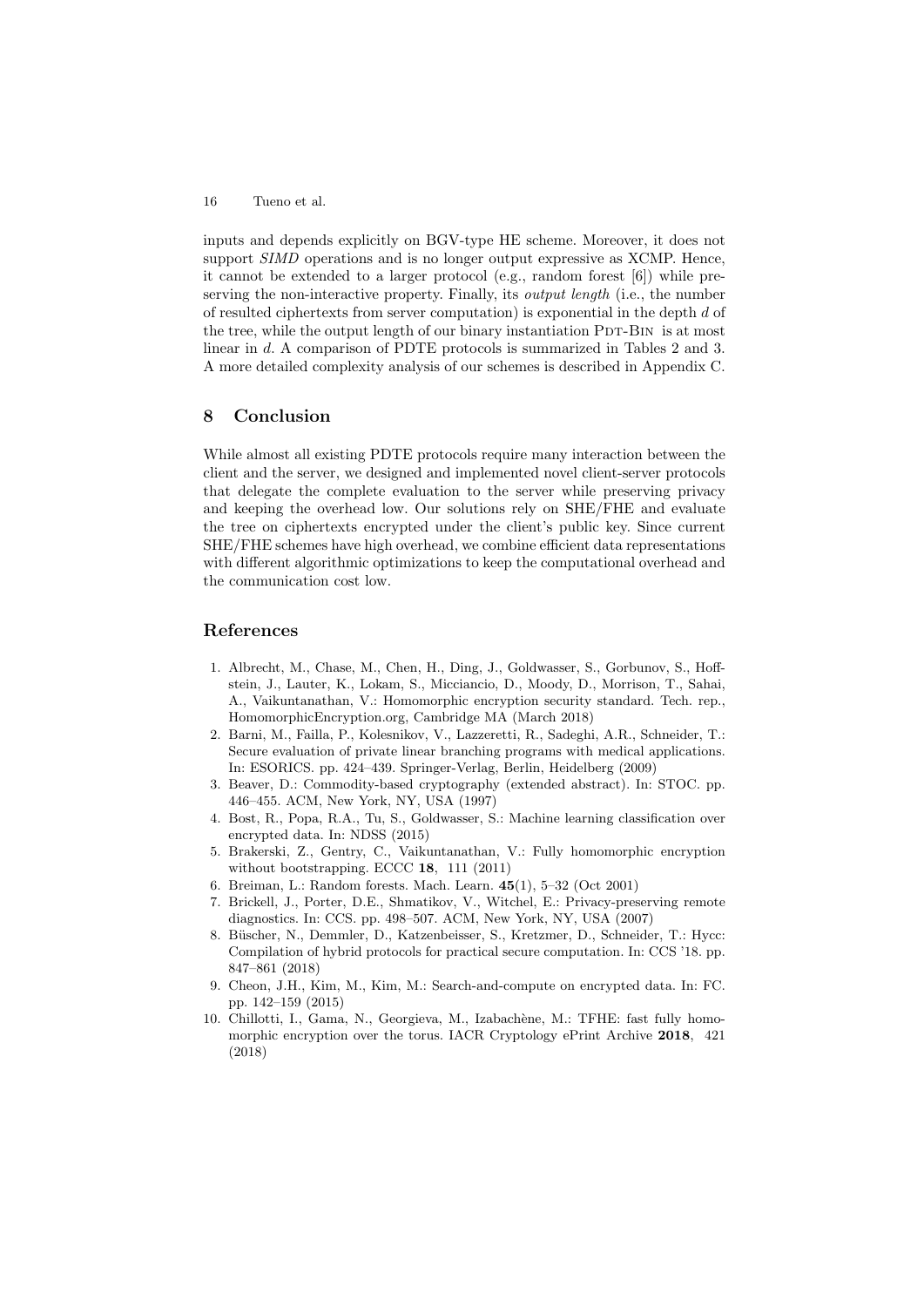- 11. Chillotti, I., Gama, N., Georgieva, M., Izabach`ene, M.: TFHE: Fast fully homomorphic encryption library (August 2016), https://tfhe.github.io/tfhe/
- 12. Cock, M.D., Dowsley, R., Horst, C., Katti, R.S., Nascimento, A.C.A., Poon, W., Truex, S.: Efficient and private scoring of decision trees, support vector machines and logistic regression models based on pre-computation. IEEE Trans. Dependable Sec. Comput. 16(2), 217–230 (2019)
- 13. Dai, W., Sunar, B.: cuhe: A homomorphic encryption accelerator library. In: BalkanCryptSec 2015 (September 2015)
- 14. Dai, W., Sunar, B.: Cuda-accelerated fully homomorphic encryption library (August 2019), https://github.com/vernamlab/cuFHE
- 15. Damgård, I., Geisler, M., Krøigaard, M.: Efficient and secure comparison for on-line auctions. In: ACISP. pp. 416–430 (2007)
- 16. Damgård, I., Pastro, V., Smart, N.P., Zakarias, S.: Multiparty computation from somewhat homomorphic encryption. In: CRYPTO '12. pp. 643–662 (2012)
- 17. Franz, M., Holzer, A., Katzenbeisser, S., Schallhart, C., Veith, H.: CBMC-GC: an ANSI C compiler for secure two-party computations. In: CC '14. pp. 244–249  $(2014)$
- 18. Fredrikson, M., Jha, S., Ristenpart, T.: Model inversion attacks that exploit confidence information and basic countermeasures. In: CCS. pp. 1322–1333 (2015)
- 19. Gentry, C.: Fully homomorphic encryption using ideal lattices. In: STOC. pp. 169– 178. ACM, New York, NY, USA (2009)
- 20. Goldreich, O.: Foundations of Cryptography: Volume 2, Basic Applications. Cambridge University Press, New York, NY, USA (2004)
- 21. Halevi, S., Shoup, V.: Algorithms in helib. In: CRYPTO (1). Lecture Notes in Computer Science, vol. 8616, pp. 554–571. Springer (2014)
- 22. Hazay, C., Lindell, Y.: Efficient Secure Two-Party Protocols: Techniques and Constructions. Springer-Verlag New York, Inc., New York, NY, USA, 1st edn. (2010)
- 23. Joye, M., Salehi, F.: Private yet efficient decision tree evaluation. In: DBSec. Lecture Notes in Computer Science, vol. 10980, pp. 243–259. Springer (2018)
- 24. Kiss, A., Naderpour, M., Liu, J., Asokan, N., Schneider, T.: Sok: Modular and ´ efficient private decision tree evaluation. PoPETs 2019(2), 187–208 (2019)
- 25. Kiss, A., Schneider, T.: Valiant's universal circuit is practical. In: EUROCRYPT '2016. pp. 699–728 (2016)
- 26. Lin, H., Tzeng, W.: An efficient solution to the millionaires' problem based on homomorphic encryption. In: ACNS. pp. 456–466 (2005)
- 27. Liu, C., Wang, X.S., Nayak, K., Huang, Y., Shi, E.: Oblivm: A programming framework for secure computation. In: SP. pp. 359–376 (2015)
- 28. Lu, W.j., Zhou, J.j., Sakuma, J.: Non-interactive and output expressive private comparison from homomorphic encryption. In: ASIACCS '18. pp. 67–74 (2018)
- 29. mcl library (September 2019), https://github.com/herumi/mcl/
- 30. Mohassel, P., Sadeghian, S.S., Smart, N.P.: Actively secure private function evaluation. In: ASIACRYPT. pp. 486–505 (2014)
- 31. Smart, N.P., Vercauteren, F.: Fully homomorphic simd operations. Des. Codes Cryptography 71(1), 57–81 (2014)
- 32. Tai, R.K.H., Ma, J.P.K., Zhao, Y., Chow, S.S.M.: Privacy-preserving decision trees evaluation via linear functions. In: ESORICS. pp. 494–512 (2017)
- 33. Tram`er, F., Zhang, F., Juels, A., Reiter, M.K., Ristenpart, T.: Stealing machine learning models via prediction apis. In: USENIX. pp. 601–618 (2016)
- 34. Tueno, A., Kerschbaum, F., Katzenbeisser, S.: Private evaluation of decision trees using sublinear cost. PoPETs 2019, 266–286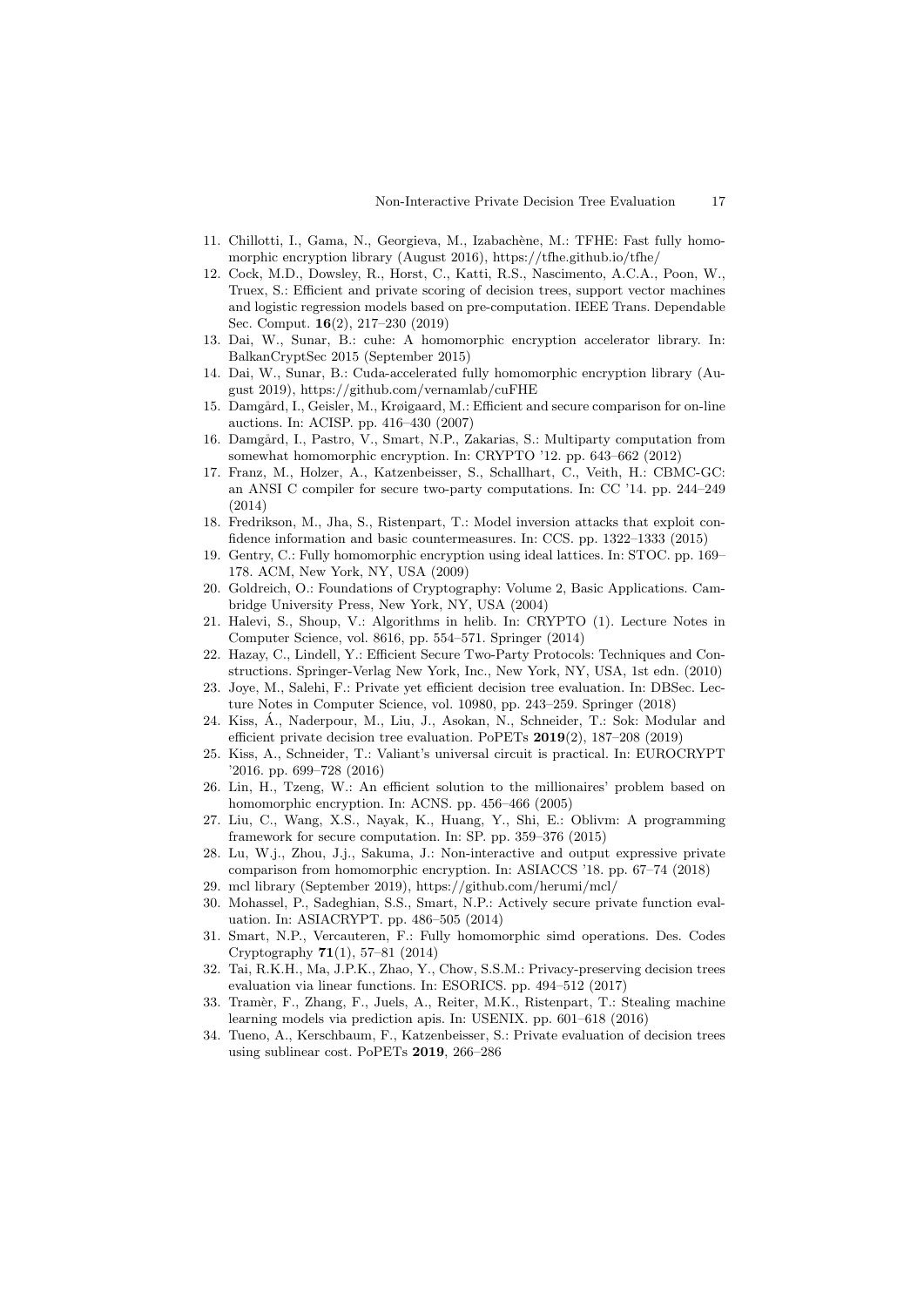- 18 Tueno et al.
- 35. Tueno, A., Kerschbaum, F., Katzenbeisser, S., Boev, Y., Qureshi, M.: Secure computation of the kth-ranked element in a star network. In: FC '20 (2020)
- 36. Uci repository. http://archive.ics.uci.edu/ml/index.php (2019)
- 37. Witten, I.H., Frank, E., Hall, M.A.: Data Mining: Practical Machine Learning Tools and Techniques. Morgan Kaufmann Publishers Inc., San Francisco, CA, USA, 3rd edn. (2011)
- 38. Wu, D.J., Feng, T., Naehrig, M., Lauter, K.: Privately evaluating decision trees and random forests. PoPETs 2016(4), 335–355 (2016)
- 39. Wu, X., Fredrikson, M., Jha, S., Naughton, J.F.: A methodology for formalizing model-inversion attacks. In: CSF. pp. 355–370 (2016)

# A Encryption Parameters and Basic Operations

Recall that FHE schemes – as considered in this paper – are usually defined over a ring  $\mathbb{Z}[X]/(X^N + 1)$  and that the encryption scheme might be a leveled FHE with parameter  $L$ . For HElib, the parameters  $N$  and  $L$  determines how to generate encryption keys for a security level  $\lambda$  which is at least 128 in all our experiments. The degree of the ring polynomial in HElib is not necessarily a power of 2. The ring polynomial is chosen among the cyclotomic polynomials. For HElib, we abuse the notation and use  $N$  to denote the  $N$ -th cyclotomic polynomial. Given the value of L and other parameters, the HElib function  $\mathsf{FindM}(\cdot)$ computes the N-th cyclotomic polynomial, that guarantees a security level at least equal to a given security parameter  $\lambda$ . Table 4 summarizes the parameters we used for key generation and the resulting sizes for encryption keys and ciphertexts. We refer to it as *homomorphic context* or just *context*. For HElib, one needs to choose L large enough than the depth of the circuit to be evaluated and then computes an appropriate value for  $N$  that ensures a security level at least 128. We experimented with tree different contexts (HElib<sub>small</sub>, HElib<sub>med</sub>, HElib<sub>big</sub>) for the binary representation used in PDT-BIN, and HElib<sub>int</sub> for the integer representation used in PDT-INT. For TFHE, the default value of  $N$  is 1024 and the security level is  $128$  while  $L$  is infinite because of the gate-by-gate bootstrapping. We used the context  $TFHE_{128}$  to evaluate PDT-BIN with TFHE. The last two columns of Table 4 reports the average runtime for encryption and decryption over 100 runs.

| $\mathbf{Name}$                           | LΙ | N               | $\lambda$                            | $ _{\text{Slots}} $ sk $ $ |                  |      | $pk$ $ $ Ctxt $ $ | Enc                                         | Dec    |
|-------------------------------------------|----|-----------------|--------------------------------------|----------------------------|------------------|------|-------------------|---------------------------------------------|--------|
|                                           |    |                 | (bits)                               |                            |                  |      | (MB) (MB) (MB)    | (ms)                                        | (ms)   |
| $HElibsmall$ 200 13981                    |    |                 | 151                                  | 600                        | 52.2             | 51.6 | 1.7               | 59.21                                       | 26.08  |
| $\overline{\text{HElib}}_{\text{med}}$    |    | 300 18631       | 153                                  | 720                        | 135.4 134.1      |      | 3.7               | 124.39                                      | 54.31  |
| $\overline{\text{HE}}$ lib <sub>big</sub> |    | 500 32109       | 132                                  |                            | 1800 370.1 367.1 |      | 8.8               | 283.49                                      | 127.11 |
| $HElib_{\rm int}$                         |    |                 | 450 24793 138.161  6198  370.1 367.1 |                            |                  |      | 8.8               | 323.41                                      | 88.63  |
| TFHE <sub>128</sub>                       |    | $\infty$   1024 | $128$   1                            |                            |                  |      |                   | $  82.1   82.1   0.002   0.04842   0.00129$ |        |

Table 4: HE Parameters and Results: For HElib, column N is not the degree of the ring polynomial, but the N-th cyclotomic polynomial. It is computed in HElib using a function called  $FindM(\cdot)$ .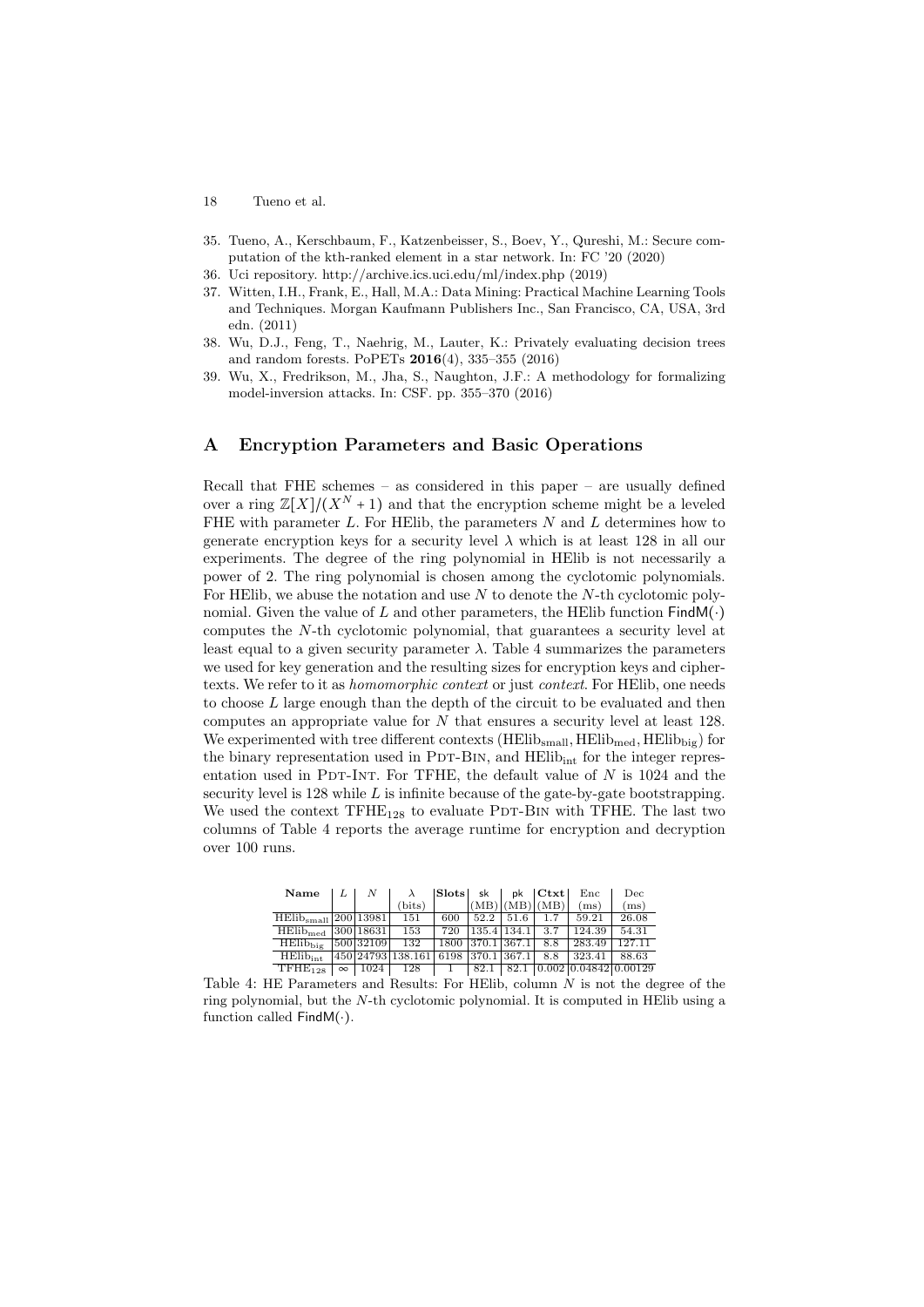| <b>Input:</b> leaves set $\mathcal{L}$ , decision nodes set $\mathcal{D}$<br><b>Output:</b> Updated v.cmp for each $v \in \mathcal{L}$<br>1: function EVALPATHSE $(\mathcal{L}, \mathcal{D})$<br>for each $v \in \mathcal{L}$ do<br>2:<br>3:<br><b>let</b> $d = \text{\#nodes on the path (root \to v)}$<br>4:<br>let path = empty array of length $d$<br>5:<br>$l \leftarrow d$ | 6:<br>$w \leftarrow v$<br>7:<br>8:<br>9:<br>10:<br>11: | while $w \neq \text{root}$ do<br>$\triangleright$ path to root<br>$path[l] \leftarrow [w.cmp]$<br>$l \leftarrow l-1$<br>$w \leftarrow w$ . parent<br>$[v.cmp] \leftarrow$ EVALMUL $(1, d,$ path)                                                                                                                                                |  |
|----------------------------------------------------------------------------------------------------------------------------------------------------------------------------------------------------------------------------------------------------------------------------------------------------------------------------------------------------------------------------------|--------------------------------------------------------|-------------------------------------------------------------------------------------------------------------------------------------------------------------------------------------------------------------------------------------------------------------------------------------------------------------------------------------------------|--|
| <b>Input:</b> integers from, to; array of nodes path<br><b>Output:</b> Product of elements in path<br>1: function EVALMUL(from, to, path)<br>2:<br>if from $>$ to then<br>3:<br>return path[from]                                                                                                                                                                                | 6:<br>7:<br>8:                                         | 4: $n \leftarrow$ to – from + 1<br>5: mid $\leftarrow 2^{ n-1 -1}$ + from $-1$ $\triangleright$ $ n $ = $\log_2(n)$<br>$\lceil \text{left} \rceil \leftarrow \text{EVALMUL}(\text{from}, \text{mid}, \text{path})$<br>$\lceil \text{right} \rceil \leftarrow \text{EVALMUL}(\text{mid} + 1, \text{to}, \text{path})$<br>return [left] ⊡ [right] |  |





Algorithm 7: Pre-computation of Multiplication DAG

# B Security Analysis

It is straightforward to see that our protocols are secure. There is no interaction with the client during the computation and a semi-honest server sees only IND-CPA ciphertexts. A semi-honest client only learns the encryption of the result. A malicious server can only return a false classification result. This is inherent to PFE where the function (the DT in our case) is an input to the computation. A malicious client can send a too 'noisy' ciphertext, such that after the computation at the server a correct decryption is not possible, leaking some information. This attack works only with level FHE and is easy to deal with, namely the computation of a ciphertext capacity is a public function which the server can use to check the ciphertexts before starting the computation. As PDT-BIN returns the bit representation of the resulted classification label whose bitlength is public (i.e., the set of possible classification labels is known to the client), there is no leakage beyond the final output. PDT-INT returns as many ciphertexts as there are leaves and, therefore, leaks the number of decision nodes.